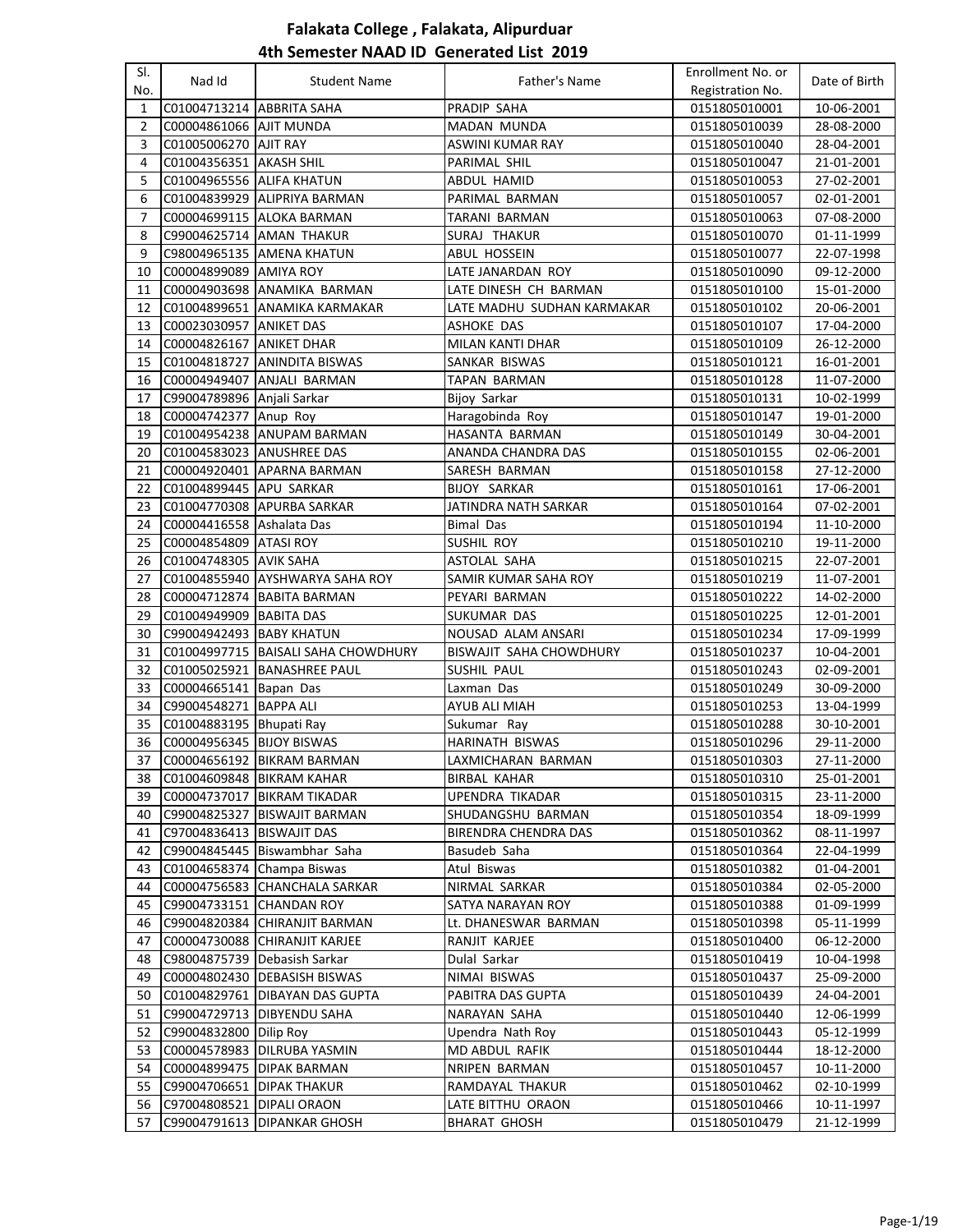| SI.<br>No. | Nad Id                        | <b>Student Name</b>                                  | Father's Name               | Enrollment No. or<br>Registration No. | Date of Birth               |
|------------|-------------------------------|------------------------------------------------------|-----------------------------|---------------------------------------|-----------------------------|
| 58         | C00004875931                  | <b>DIPANNITA BARMAN</b>                              | JAGAMOHAN BARMAN            | 0151805010490                         | 31-07-2000                  |
| 59         |                               | C99004884360 DIPIKA BARMAN                           | KHAGESWAR BARMAN            | 0151805010495                         | 11-03-1999                  |
| 60         |                               | C01004797691 DIVYAJYOTI ROY                          | PARESH CH ROY               | 0151805010515                         | 16-06-2001                  |
| 61         |                               | C99004846405   DULAN MANDAL                          | MADAN MANDAL                | 0151805010521                         | 02-06-1999                  |
| 62         |                               | C00004804234 ENAMUL ISLAM                            | <b>NOOR HOSSAIN ALAM</b>    | 0151805010528                         | 18-02-2000                  |
| 63         |                               | C99004900249 GEETA BARMAN                            | CHANDRA KANTA BARMAN        |                                       |                             |
|            |                               |                                                      |                             | 0151805010544                         | 07-08-1999<br>04-12-2000    |
| 64         | C00004552386 GOURAB DEY       |                                                      | <b>GOUTAM DEY</b>           | 0151805010563                         |                             |
| 65         | C00004673560                  | <b>GOURAV BHOWMICK</b>                               | <b>GOPAL BHOWMICK</b>       | 0151805010568                         | 11-06-2000                  |
| 66         | C01004944059                  | <b>GOUTAM BARMAN</b>                                 | RANJIT BARMAN               | 0151805010571                         | 25-01-2001                  |
| 67         |                               | C00004853306 HASINA BEGAM                            | JEHADUL ISLAM               | 0151805010586                         | 28-09-2000                  |
| 68         |                               | C99004698321 HIMANGSHU ROY                           | JAGADISH ROY                | 0151805010592                         | 05-01-1999                  |
| 69         | C00004727871 HIRU SAHA        |                                                      | <b>BIJAY GOPAL SAHA</b>     | 0151805010603                         | 27-08-2000                  |
| 70         |                               | C99005020106 HRISHIKESH BARMAN                       | <b>BIREN BARMAN</b>         | 0151805010606                         | 27-03-1999                  |
| 71         |                               | C97004867995 JJATAN BARMAN                           | HARINATH BARMAN             | 0151805010626                         | 03-02-1997                  |
| 72         | C01004807726 JJAYANTA RAY     |                                                      | PATO RAY                    | 0151805010632                         | 16-01-2001                  |
| 73         | C00004760738 JJESMIN DALIA    |                                                      | <b>OLIAR RAHAMAN</b>        | 0151805010648                         | 26-09-2000                  |
| 74         |                               | C00004907626 JJESMIN SULTANA SARKAR                  | ALIYAR RAHAMAN SARKAR       | 0151805010649                         | 12-07-2000                  |
| 75         | C99004797400 JOYSREE ROY      |                                                      | SAMIR ROY                   | 0151805010685                         | 15-11-1999                  |
| 76         | C99004715711 JUI SHIL         |                                                      | NIRANJAN SHIL               | 0151805010686                         | 15-11-1999                  |
| 77         |                               | C01004729290 JJULIE BHOWMICK                         | <b>GOBINDA BHOWMICK</b>     | 0151805010687                         | 23-04-2001                  |
| 78         |                               | C97004937896 KAILASH ORAWN                           | KAILA ORAWN                 | 0151805010701                         | 06-03-1997                  |
| 79         | C00004861951 Kakali Datta     |                                                      | Niranjan Datta              | 0151805010709                         | 27-12-2000                  |
| 80         | C98004730850 KALYAN ROY       |                                                      | PRAFULLA CHANDRA ROY        | 0151805010720                         | 08-03-1998                  |
| 81         |                               | C99004992671 KALYAN SARKAR                           | SWAPAN SARKAR               | 0151805010722                         | 21-03-1999                  |
| 82         | C00004585800 KANIKA DAS       |                                                      | PARIMAL DAS                 | 0151805010737                         | 25-11-2000                  |
| 83         | C00004981848 Karna Das        |                                                      | Dinabandhu Das              | 0151805010745                         | 28-04-2000                  |
| 84         | C01004879191 KEYA BISWAS      |                                                      | ASIT BISWAS                 | 0151805010755                         | 25-05-2001                  |
| 85         |                               | C01004900124 KHALEDA BEGAM BASUNIA                   | KHAIRUL BASUNIA             | 0151805010758                         | 18-03-2001                  |
| 86         | C01004810151                  | <b>KOMPON SARKAR</b>                                 | PRANABESH SARKAR            | 0151805010769                         | 12-10-2001                  |
| 87         | C00004888124 KOYEL DAS        |                                                      | <b>GOPAL DAS</b>            | 0151805010779                         | 05-09-2000                  |
| 88         | C00004848841 KOYEL SARKAR     |                                                      | SUBRATA SARKAR              | 0151805010782                         | 09-05-2000                  |
| 89         | C98004873041 KRISHNA ROY      |                                                      | SUBAL CHANDRA ROY           | 0151805010792                         | 14-10-1998                  |
| 90         |                               | C99004867050 KUMARESH BARMAN                         | KISHORI MOHAN BARMAN        | 0151805010796                         | 03-10-1999                  |
| 91         | C00004680217                  | Kushal Chandra Barman                                | Bikash Barman               | 0151805010803                         | 08-05-2000                  |
| 92         | C01004766470                  | <b>LAKSHMAN ROY</b>                                  | <b>BIDYA ROY</b>            | 0151805010807                         | 02-04-2001                  |
| 93         |                               | C99004874603 LAXMI BARMAN                            | <b>SAGAR MOHAN BARMAN</b>   | 0151805010818                         | 02-12-1999                  |
|            | 94 C00004723933 LAXMI DAS     |                                                      | <b>CHITTARANJAN DAS</b>     | 0151805010822                         | $\overline{13} - 10 - 2000$ |
| 95         |                               | C01004870302 LIPA RANI BARMAN                        | AMAL BARMAN                 | 0151805010832                         | 18-05-2001                  |
| 96         | C01004809869 LIPI BARMAN      |                                                      | KAMAL BARMAN                | 0151805010833                         | 19-03-2001                  |
| 97         | C01004798822 LIPIKA ROY       |                                                      | RAMESH ROY                  | 0151805010838                         | 14-08-2001                  |
| 98         | C98004921798 LIYENA ROY       |                                                      | NARENDRA NATH ROY           | 0151805010841                         | 28-12-1998                  |
| 99         | C01004899026 LOUSHIK DEY      |                                                      | MAHADEB DEY                 | 0151805010844                         | 07-01-2001                  |
| 100        | C00004814721 LUCKY SINGH      |                                                      | BASUDEO SINGH               | 0151805010849                         | 08-12-2000                  |
| 101        |                               | C99004987901   MAFIJUL HOQUE                         | AJIJAR RAHAMAN              | 0151805010863                         | 08-05-1999                  |
|            |                               | 102 C01004564918 MAHA SAGAR BARMAN                   | RATAN BARMAN                | 0151805010864                         | 07-10-2001                  |
|            |                               | 103 C98004854548 MAHABUL ALAM                        | MOSLEM MIYA                 | 0151805010865                         | 27-06-1998                  |
|            | 104 C00004817243 MAHADEB ROY  |                                                      | <b>SUNIL CHANDRA ROY</b>    | 0151805010868                         | 10-11-2000                  |
|            | 105 C00004662708 Mahitosh Roy |                                                      | Anil Kumr Roy               | 0151805010872                         | 31-12-2000                  |
|            |                               | 106 C99004874241 MAJIDA BEGAM                        | MOBARAK HOSSIAN             | 0151805010876                         | 05-05-1999                  |
| 107        |                               | C01005000483 MALABIKA BARMAN                         | ATUL BARMAN                 | 0151805010879                         | 04-02-2001                  |
| 108        | C01004843549 MALATI DAS       |                                                      | PROMOD DAS                  | 0151805010882                         | 01-08-2001                  |
| 109        |                               | C98004810103 MALOBIKA BARMAN                         | <b>ISWAR BARMAN</b>         | 0151805010888                         | 26-10-1998                  |
|            |                               | 110 C99004750290 Mamata Barman                       | Kanteswar Barman            | 0151805010895                         | 01-12-1999                  |
|            | 112 C00005524777              | 111 C00004869462 MAMATA KHATUN<br><b>MAMPI BEGAM</b> | MAJIBAR MIYA<br>ALIYAR MIYA | 0151805010897<br>0151805010910        | 03-05-2000<br>22-08-2000    |
| 113        | C00004849752 MAMPI ROY        |                                                      | RAMESH ROY                  |                                       | 31-08-2000                  |
|            | 114 C98004703179              | MAMUN RASHID                                         | KHADEMUL ISLAM              | 0151805010913<br>0151805010914        | 08-03-1998                  |
|            |                               |                                                      |                             |                                       |                             |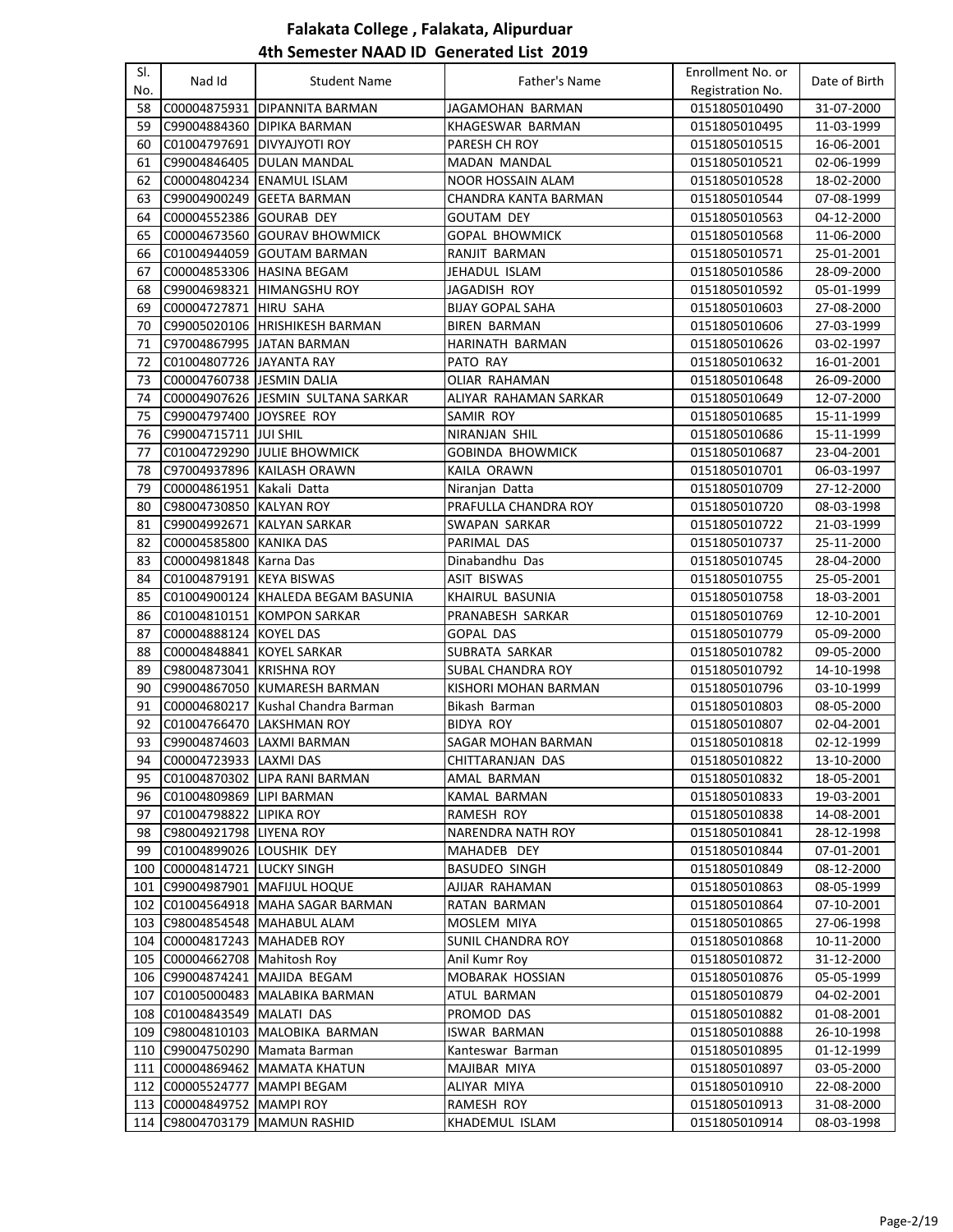| SI. |                                |                                      |                            | Enrollment No. or |               |
|-----|--------------------------------|--------------------------------------|----------------------------|-------------------|---------------|
| No. | Nad Id                         | <b>Student Name</b>                  | Father's Name              | Registration No.  | Date of Birth |
| 115 |                                | C01004867945  MAMUNI BEGAM           | ATAUL RAHAMAN              | 0151805010917     | 23-05-2001    |
| 116 | C00004903552 MANJU DAS         |                                      | NIKHIL DAS                 | 0151805010945     | 28-10-2000    |
| 117 |                                | C00004636471 Manoranian Oraon        | Sambhu Oraon               | 0151805010965     | 18-05-2000    |
| 118 | C00004879539 MOU CHANDA        |                                      | NIMAI CHANDA               | 0151805011009     | 26-12-2000    |
| 119 |                                | C00023031351 MRIGANKA SHEKHAR DE     | <b>MANOTOSH CHANDRA DE</b> | 0151805011035     | 22-10-2000    |
| 120 | C00004793774                   | NANDINI SARKAR                       | SUMAN SARKAR               | 0151805011073     | 28-01-2000    |
| 121 | C01004887870                   | NEHA GOPE                            | <b>NARESH GOPE</b>         | 0151805011086     | 14-07-2001    |
| 122 | C98004808375                   | NEPOLEON INDWAR                      | LATE RAKESH INDWAR         | 0151805011088     | 07-10-1998    |
| 123 | C98004544751                   | NIBEDITA MAJUMDAR                    | PRODIP MAJUMDAR            | 0151805011090     | 02-10-1998    |
| 124 | C00004864657                   | NILIMA BISWAS                        | <b>DULAL BISWAS</b>        | 0151805011093     | 30-01-2000    |
| 125 | C00004605986                   | <b>NIMAI DAS</b>                     | <b>RAMEN DAS</b>           | 0151805011103     | 13-02-2000    |
| 126 |                                | C00004801448 NIRMAL BISWAS           | SUSHIL BISWAS              | 0151805011106     | 19-11-2000    |
| 127 |                                | C00004755648 PAMPA BISWAS            | <b>SUNIL BISWAS</b>        | 0151805011135     | 08-10-2000    |
| 128 |                                | C01004807023 Pampa Debnath           | Bakul Chandra Debnath      | 0151805011137     | 29-08-2001    |
| 129 |                                | C01004817847   PANKAJ KUMAR ROY      | GOBINDA ROY                | 0151805011149     | 12-02-2001    |
| 130 | C00004432773                   | <b>PARBATI MUNDA</b>                 | SUNIL MUNDA                | 0151805011159     | 27-10-2000    |
| 131 | C01005019610                   | <b>PATHA BARMAN</b>                  | MAHESH BARMAN              | 0151805011162     | 01-08-2001    |
| 132 |                                | C01004603611 PARTHA GHOSH            | PRABIR GHOSH               | 0151805011166     | 18-09-2001    |
|     |                                | 133  C00004728953  POMPI BISWASHARMA | SRIBASH BISWASHARMA        | 0151805011198     | 11-10-2000    |
| 134 | C98004854093   PRADIP ORAN     |                                      | SHALIK ORAON               | 0151805011203     | 01-03-1998    |
| 135 | C01004873267                   | <b>PRAMIR SARKAR</b>                 | PARIMAL SARKAR             | 0151805011211     | 27-05-2001    |
| 136 | C98004759086 PRASENJIT DAS     |                                      | ANANTA KUMAR DAS           | 0151805011220     | 24-10-1998    |
| 137 | C01004724565 PRATIVA DAS       |                                      | <b>GANESH DAS</b>          | 0151805011235     | 05-10-2001    |
| 138 |                                | C01004707878  PRISCILLA KARJEE       | RAJU KARJEE                | 0151805011242     | 20-01-2001    |
| 139 | C00004663938 PRITAM SAHA       |                                      | NIRANJAN SAHA              | 0151805011245     | 15-09-2000    |
| 140 | C00004993150 PRITI SAHA        |                                      | <b>GOUTAM SAHA</b>         | 0151805011248     | 13-09-2000    |
| 141 |                                | C00004757463 PRIYANKA BARMAN         | NIRANJAN BARMAN            | 0151805011260     | 17-09-2000    |
| 142 |                                | C00004843149 PRIYANKA GHOSH          | DULAL GHOSH                | 0151805011276     | 21-11-2000    |
| 143 |                                | C00004789191 PRIYANKA KARJEE         | ULIN KARJEE                | 0151805011278     | 06-12-2000    |
| 144 | C01004761111 PRIYANKA ROY      |                                      | PARIMAL ROY                | 0151805011281     | 03-02-2001    |
| 145 |                                | C99004802128 PRIYANKA SARKAR         | SRIKANTA SARKAR            | 0151805011282     | 26-12-1999    |
| 146 | C01004808672                   | <b>PUJA BISWAS</b>                   | DILIP BISWAS               | 0151805011302     | 01-05-2001    |
| 147 | C01004868246 PUJA SAHA         |                                      | RATAN SAHA                 | 0151805011309     | 23-01-2001    |
| 148 | C98004849469 PULAK SARKAR      |                                      | NIHAR CHANDRA SARKAR       | 0151805011314     | 18-12-1998    |
| 149 |                                | C01004749659 PUNAM ADHIKARY          | <b>BABLU ADHIKARY</b>      | 0151805011316     | 22-03-2001    |
| 150 | C00005737413 Punam Sahani      |                                      | Shiv Kumar Sahani          | 0151805011317     | 12-11-2000    |
|     |                                | 151 C01004912264 PURNIMA BISWASHARMA | SUNIL BISWASHARMA          | 0151805011327     | 09-03-2001    |
|     |                                | 152 C00004755025 Puspajit Barman     | Sushanta Barman            | 0151805011334     | 01-04-2000    |
|     |                                | 153 C01004902041 RABINDRA SARKAR     | <b>NARAYAN SARKAR</b>      | 0151805011344     | 14-03-2001    |
|     | 154  C01004811381  RAHENA BANU |                                      | JAKIR HOSSAIN              | 0151805011351     | 09-01-2001    |
|     |                                | 155 C98004789771 RAHIBUL ALAM        | AJIJAR RAHAMAN             | 0151805011352     | 03-10-1998    |
|     |                                | 156 C00004997960 RAHUL DEB ROY       | KAMAL CHANDRA ROY          | 0151805011359     | 01-01-2000    |
|     | 157 C99004679158 RAJA DAS      |                                      | SAMBHU DAS                 | 0151805011371     | 27-09-1999    |
|     | 158 C98004879611 RAJAN SARKAR  |                                      | <b>BARUN SARKAR</b>        | 0151805011372     | 09-08-1998    |
|     | 159 C99004803314 RAJAT KAR     |                                      | RAJESH KUMAR KAR           | 0151805011374     | 18-01-1999    |
|     | 160 C01004647974 Rajdeep Roy   |                                      | Swapan Roy                 | 0151805011378     | 24-07-2001    |
|     | 161 C99004904017               | <b>RAJU HOSSAIN</b>                  | HAPIJUL MIA                | 0151805011395     | 28-06-1999    |
|     | 162 C98004804734 RAJU SARKAR   |                                      | <b>GOBINDA SARKAR</b>      | 0151805011399     | 13-09-1998    |
|     | 163 C99004716282 RAKESH ROY    |                                      | NARESH ROY                 | 0151805011408     | 13-11-1999    |
|     |                                | 164 C99004831432 RANJAN BARMAN       | RAJANI BARMAN              | 0151805011437     | 12-12-1999    |
|     |                                | 165 C01005547152 REMNUL HAQUE        | AJIJ MIAH                  | 0151805011470     | 30-04-2001    |
|     | 166 C01004937030 RIMA BARMAN   |                                      | TARANI KANTA BARMAN        | 0151805011483     | 01-07-2001    |
| 167 | C99004714773 RIMA BISWAS       |                                      | PURNA BISWAS               | 0151805011484     | 20-11-1999    |
|     | 168 C00004937934 RIMPA DHAR    |                                      | LATE MANIK DHAR            | 0151805011498     | 30-11-2000    |
| 169 | C00004823020 RITON HOSSEN      |                                      | KHAIRUL HOQUE              | 0151805011519     | 05-04-2000    |
| 170 | C00004671698                   | <b>RITUSRI SEN</b>                   | PRASANTA SEN               | 0151805011526     | 31-12-2000    |
| 171 | C00004371801                   | RIYA MANDAL                          | JYOTIRMAY MANDAL           | 0151805011533     | 04-12-2000    |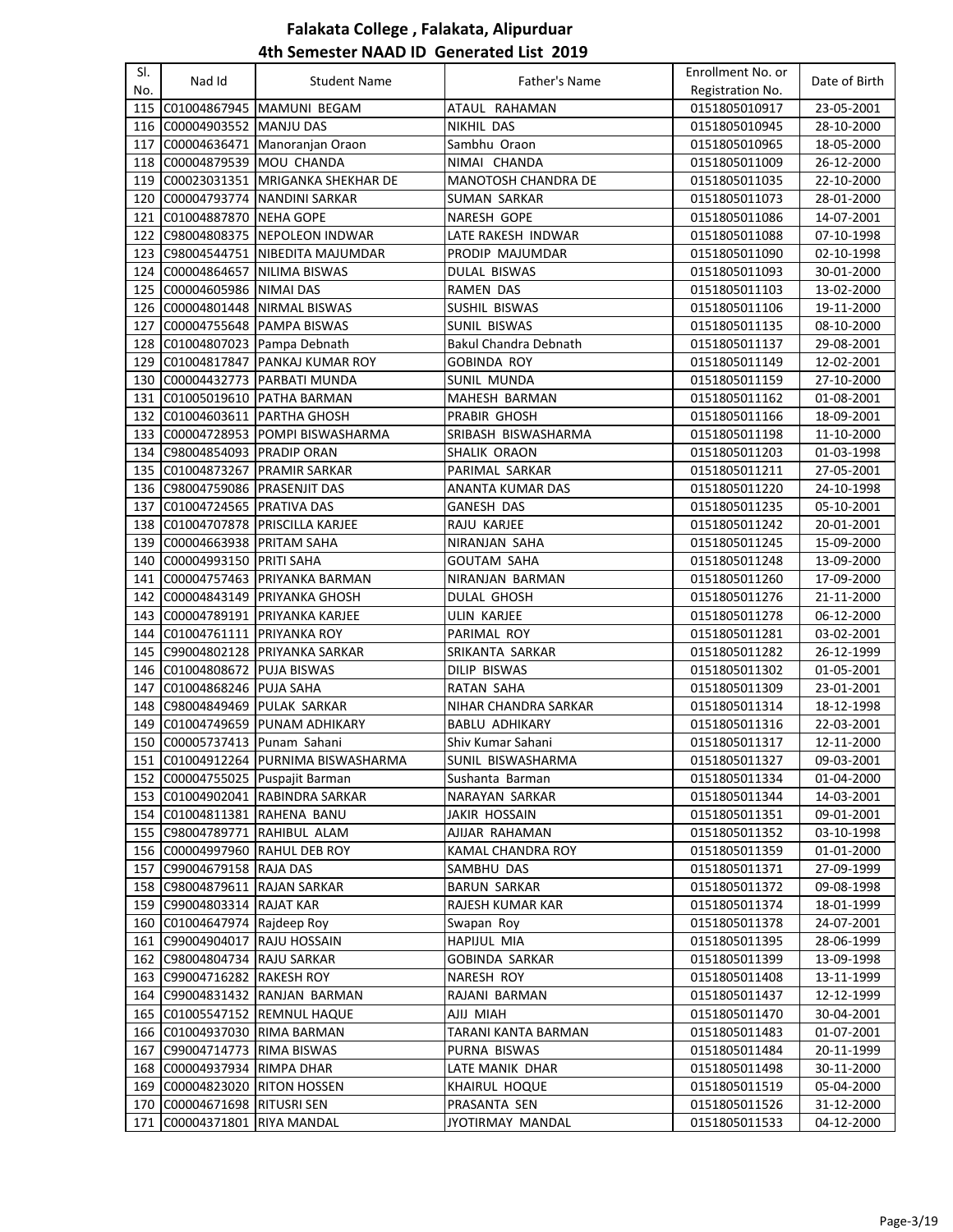| SI. |                                  |                                    |                                | Enrollment No. or              |                          |
|-----|----------------------------------|------------------------------------|--------------------------------|--------------------------------|--------------------------|
| No. | Nad Id                           | <b>Student Name</b>                | Father's Name                  | Registration No.               | Date of Birth            |
| 172 | C99004869965 RIYA SAHA           |                                    | RAKHAL SAHA                    | 0151805011535                  | 28-09-1999               |
|     | 173 C00004816239 RIYA SAHA       |                                    | SANJIB SAHA                    | 0151805011536                  | 17-07-2000               |
|     |                                  | 174 C01004830697 ROHIT BARMAN      | RANJIT BARMAN                  | 0151805011540                  | 08-02-2001               |
| 175 | C00004879801 ROHIT BHAGAT        |                                    | HIRALAL BHAGAT                 | 0151805011541                  | 06-07-2000               |
|     | 176 C00005023544 ROHIT DEO       |                                    | GOPAL DEO                      | 0151805011542                  | 03-12-2000               |
| 177 |                                  | C01004817791 ROSHAN UPADHYAY       | SOMNATH UPADHYAY               | 0151805011546                  | 06-02-2001               |
| 178 |                                  | C01004302871 ROUSHAN AKTAR         | MONARUL HOQUE                  | 0151805011549                  | 08-03-2001               |
| 179 |                                  | C99004725570 RUBEL RAHAMAN         | NAJRUL ISLAM                   | 0151805011550                  | 04-01-1999               |
| 180 | C00004715274 RUMA GOPE           |                                    | SWAPAN GOPE                    | 0151805011561                  | 13-05-2000               |
| 181 | C00004948742 RUMA SARKAR         |                                    | MANI SARKAR                    | 0151805011565                  | 10-05-2000               |
|     | 182 C98004795466 RUMI BEGAM      |                                    | EKRAMUL HAQUE                  | 0151805011567                  | 23-02-1998               |
|     | 183 C01004728118 RUMKI DAS       |                                    | <b>AJAY KUMAR DAS</b>          | 0151805011571                  | 27-01-2001               |
| 184 | C00004855110 RUMKI DAS           |                                    | SURESH DAS                     | 0151805011574                  | 16-07-2000               |
| 185 | C98004624296 rupali dey          |                                    | LATE MANOJ DEY                 | 0151805011589                  | 12-12-1998               |
| 186 | C00004876786 SAILESH RAY         |                                    | PARITOSH RAY                   |                                | 06-11-2000               |
|     |                                  |                                    |                                | 0151805011630                  |                          |
| 187 |                                  | C98004869565 SALMA SEETHI KHAN     | SEETHI KHAN ALI                | 0151805011637                  | 09-06-1998               |
| 188 |                                  | C01004815759 SAMAPTI BARMAN        | DULAL BARMAN                   | 0151805011638                  | 21-01-2001               |
|     | 189 C00004805409 SAMIR GOPE      |                                    | SAILESH GOPE                   | 0151805011647                  | 02-09-2000               |
|     |                                  | 190 C99004869741 Samistha kundu    | Let Subrata kundu              | 0151805011652                  | 05-08-1999               |
|     | 191 C01004801382 SAMPA ROY       |                                    | <b>FALIN ROY</b>               | 0151805011669                  | 24-10-2001               |
| 192 | C01004762104 SAMUEL RUBEL        |                                    | <b>GULJAR HOSSAIN</b>          | 0151805011673                  | 01-02-2001               |
|     |                                  | 193 C01005053651 SANCHITA DUTTA    | SHANTI DUTTA                   | 0151805011676                  | 30-04-2001               |
|     | 194 C00004536138 Saniay Barman   |                                    | Krishna Barman                 | 0151805011701                  | 17-12-2000               |
|     | 195 C01004792015 Sanjib Barman   |                                    | Radhakanta Barman              | 0151805011710                  | 20-02-2001               |
|     | 196 C01004936831 SANJIB SINGH    |                                    | RAMCHARAN SINGH                | 0151805011715                  | 05-02-2001               |
| 197 |                                  | C00004762338 SANTOSHI TUDU         | <b>CHAITAN TUDU</b>            | 0151805011739                  | 27-10-2000               |
|     |                                  | 198 C99004811540 SANTU BARMAN      | <b>BIPAD BARMAN</b>            | 0151805011740                  | 05-12-1999               |
| 199 | C99005568854 SAPTARSHI DAS       |                                    | NIRANJAN DAS                   | 0151805011741                  | 16-10-1999               |
|     | 200 C00004556755 SARAJ DAS       |                                    | SYAMAL DAS                     | 0151805011742                  | 24-11-2000               |
| 201 |                                  | C98004819263 SATYAJIT BARMAN       | ABINASH BARMAN                 | 0151805011755                  | 09-12-1998               |
|     | 203 C01004374610 SAYAN DAS       | 202 C01004753847 SATYAJIT BISWAS   | <b>GANESH BISWAS</b>           | 0151805011756                  | 12-06-2001               |
| 204 | C98004708290 SELINA NASRIN       |                                    | DIPAK DAS<br>SAMSUL ALAM       | 0151805011760<br>0151805011774 | 08-10-2001<br>06-12-1998 |
|     | 205 C00004821329 Seuli Khatun    |                                    | Soleman Miya                   | 0151805011775                  | 03-08-2000               |
| 206 |                                  | C00004810962 SHARMISTHA BISWAS     | SUBHASH BISWAS                 | 0151805011782                  | 28-09-2000               |
| 207 |                                  | C01004304711 SHILPA KHANNA         | KHALEK MIYA                    | 0151805011800                  | 28-02-2001               |
|     | 208 C00004937661 SHNEHA DAS      |                                    | <b>BASU DEB DAS</b>            | 0151805011806                  | 14-07-2000               |
|     |                                  | 209 C99004868371 SHRESTHA SAHA     |                                |                                |                          |
|     |                                  | 210 C99004814767 SHYAMAL ORAWN     | RANJIT SAHA                    | 0151805011809<br>0151805011816 | 29-10-1999               |
|     |                                  |                                    | MANGAL ORAWN                   | 0151805011817                  | 01-01-1999               |
|     | 211 C99004801179 SHYAMAL ROY     |                                    | JYATISH ROY                    |                                | 20-01-1999               |
|     | 213 C00004765372 SIMA MANDAL     | 212   C01004813729   SIBANI BARMAN | DHIREN BARMAN<br>NRIPEN MANDAL | 0151805011821<br>0151805011836 | 03-10-2001<br>16-09-2000 |
|     |                                  | 214 C01004935995 SOHAGI BARMAN     | RAJANI KANTA BARMAN            | 0151805011846                  | 29-09-2001               |
|     | 215 C01004810058 SOMA BHADRA     |                                    | MANTU BHADRA                   | 0151805011852                  | 11-02-2001               |
|     |                                  | 216 C00004819692 SOURAP MANDAL     | PABAN MANDAL                   | 0151805011871                  | 19-03-2000               |
|     | 217 C99004775599 SOURAV ROY      |                                    | ANIL CHANDRA ROY               | 0151805011884                  | 23-09-1999               |
|     |                                  | 218 C99004426093 SOURAV SARKAR     | SAJAL SARKAR                   | 0151805011887                  | 17-11-1999               |
|     | 219   C98004925690 Sourav Sarkar |                                    | Sunil Sarkar                   | 0151805011888                  | 27-03-1998               |
|     |                                  | 220 C00004612869 SOURIK TALUKDER   | GOUTAM TALUKDER                | 0151805011891                  | 04-09-2000               |
|     |                                  | 221 C00004793060 SRIBASH MANDAL    | RABIN MANDAL                   | 0151805011897                  | 12-05-2000               |
|     | 222 C01004810819 SRIPARNA RAY    |                                    | MAHADEB RAY                    | 0151805011899                  | 30-03-2001               |
|     |                                  | 223 C00004993141 SUBHAJIT GOPE     | JAGANNATH GOPE                 | 0151805011911                  | 14-10-2000               |
|     | 224   C97004949937 Subham Saiba  |                                    | Arjun Saiba                    | 0151805011916                  | 13-05-1997               |
|     |                                  | 225 C00004979034 SUBHANKAR MANDAL  | BISWANATH MANDAL               | 0151805011918                  | 15-06-2000               |
|     | 226 C99004578681 SUKLA DAS       |                                    | amal das                       | 0151805011976                  | 03-12-1999               |
| 227 |                                  | C01004722433 SULAGNA SUTRADHAR     | SUBHASH SUTRADHAR              | 0151805011980                  | 12-01-2001               |
| 228 |                                  | C00004853703 SULEKHA KIRTANIYA     | LAXMAN KIRTANIYA               | 0151805011982                  | 10-09-2000               |
|     |                                  |                                    |                                |                                |                          |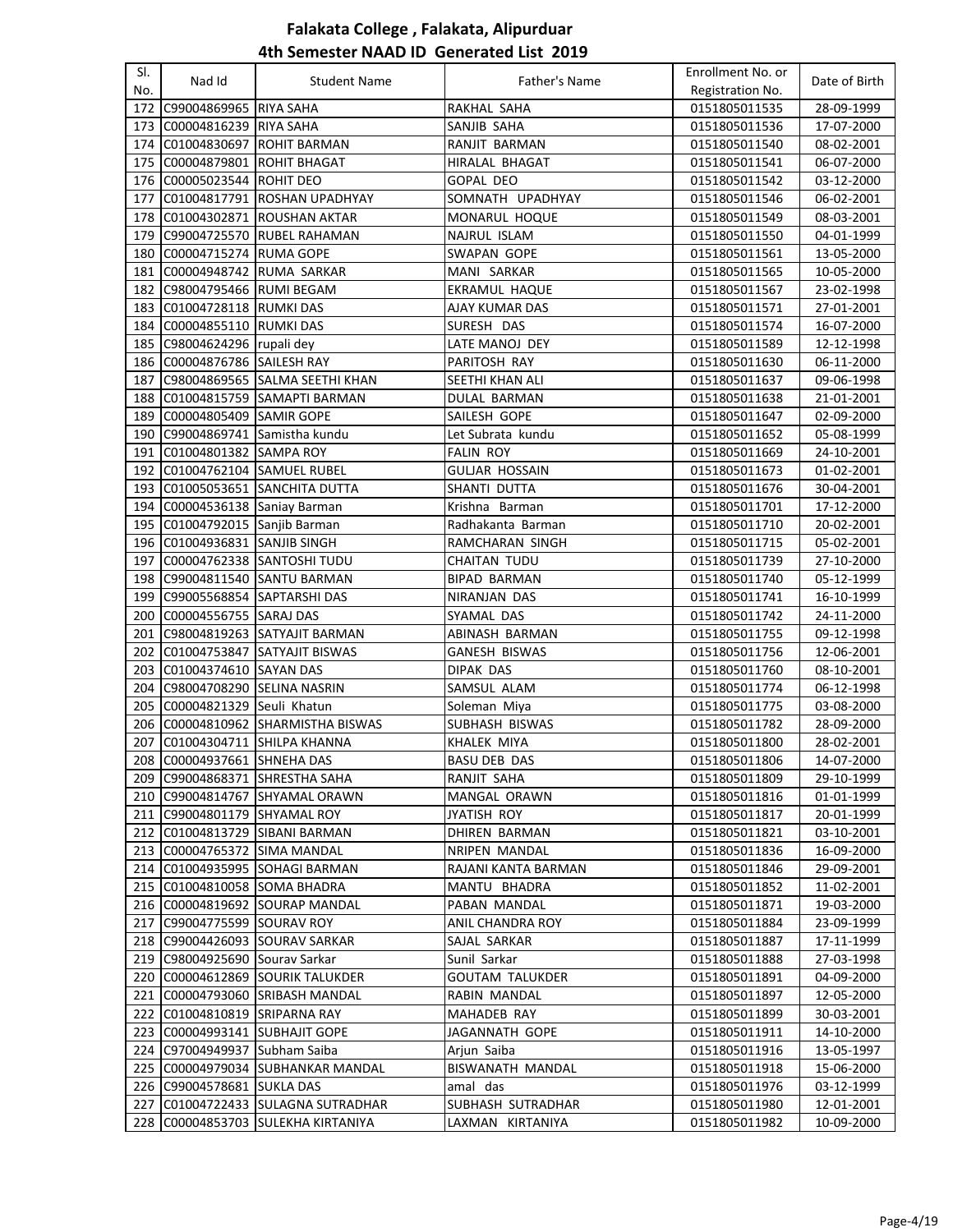| SI. | Nad Id                           | <b>Student Name</b>                  | Father's Name           | Enrollment No. or | Date of Birth |
|-----|----------------------------------|--------------------------------------|-------------------------|-------------------|---------------|
| No. |                                  |                                      |                         | Registration No.  |               |
|     |                                  | 229 C98004701105 Sumana Barman       | Dhaniram Barman         | 0151805011994     | 20-10-1998    |
|     | 230 C00004817631 SUMI PAUL       |                                      | SWAPAN PAUL             | 0151805012000     | 29-12-2000    |
|     |                                  | 231 C00004866814 SUMITRA GHOSH       | LAL CHAND GHOSH         | 0151805012016     | 02-03-2000    |
|     |                                  | 232 C00004901056 SUMITRA SARKAR      | LATE INDRESWAR SARKAR   | 0151805012017     | 08-07-2000    |
|     | 233 C00004850214 SUPARNA DAS     |                                      | <b>GOPAL DAS</b>        | 0151805012026     | 12-10-2000    |
|     | 234 C98004872104 SUPARNA ROY     |                                      | RAJENDRA NATH ROY       | 0151805012027     | 09-04-1998    |
|     |                                  | 235 C99004842003 SUPRIYA SARKAR      | <b>BIMAL SARKAR</b>     | 0151805012034     | 29-01-1999    |
|     | 236 C99004855125 SURAJIKA ROY    |                                      | <b>BIJAY ROY</b>        | 0151805012039     | 29-08-1999    |
| 237 | C00004834941 Surobhi Dey         |                                      | Gobinda Dey             | 0151805012047     | 16-07-2000    |
|     | 238 C00004816068 Susmita Biswas  |                                      | Subhash Biswas          | 0151805012072     | 28-09-2000    |
| 239 | C01004798334 SUSMITA DAS         |                                      | SHUNU DAS               | 0151805012073     | 04-01-2001    |
| 240 | C01004829353 SUSMITA ROY         |                                      | SANTOSH ROY             | 0151805012079     | 17-02-2001    |
|     |                                  | 241 C01004714069 SUSMITA SUTRADHAR   | NEPAL SUTRADHAR         | 0151805012082     | 02-03-2001    |
|     |                                  | 242 C00004849912 SUTAPA MAJUMDER     | SACHINDRA NATH MAJUMDER | 0151805012084     | 08-08-2000    |
|     |                                  | 243 C00004973655 SWAPANJIT BARMAN    | RANJIT BARMAN           | 0151805012092     | 12-05-2000    |
| 244 | C01004842851 SWAPNA DAS          |                                      | LATE DURGA CHARAN DAS   | 0151805012095     | 26-01-2001    |
| 245 |                                  | C00004713029 SWAPNA SARKAR           | SENTURAM SARKAR         | 0151805012099     | 10-07-2000    |
|     | 246 C00004820595 TANIA NANDY     |                                      | SAMIR NANDI             | 0151805012112     | 30-05-2000    |
|     | 247 C01004813547 TANIYA SEN      |                                      | TAPAN SEN               | 0151805012115     | 30-05-2001    |
| 248 | C00004864331 TRISHITA SAHA       |                                      | MANIK SAHA              | 0151805012149     | 20-04-2000    |
|     | 249 C01004691196 TUMPA DAS       |                                      | SUKHDEB DAS             | 0151805012157     | 07-04-2001    |
|     |                                  | 250 C01004674534 UTTAM SARKAR        | NIMAI SARKAR            | 0151805012181     | 08-01-2001    |
|     | 251 C99004966357 ABDUL KHALEK    |                                      | JAKIR MAYA              | 0151806010002     | 10-09-1999    |
|     |                                  | 252 C99004967771 ABEDA KHATUN        | ABEDALI MIYA            | 0151806010004     | 12-07-1999    |
|     |                                  | 253 C01004855601 ABHIJIT BARMAN      | ISWAR BARMAN            | 0151806010006     | 21-05-2001    |
|     | 254 C00004980877 Abhijit Gope    |                                      | Jiban Chandra Gope      | 0151806010010     | 18-03-2000    |
| 255 |                                  | C00004989791 ABHISHEK MAJHI          | RUKBAR MAJHI            | 0151806010012     | 14-07-2000    |
|     |                                  | 256 C99005803594 ACHINTA BARMAN      | BHABESH BARMAN          | 0151806010015     | 08-07-1999    |
| 257 | C00004767008 ADITI ROY           |                                      | PRADIP CHANDRA ROY      | 0151806010020     | 08-12-2000    |
|     | 258 C01004961868 ADITYA GHOSH    |                                      | <b>JHANTU GHOSH</b>     | 0151806010021     | 26-09-2001    |
|     | 259 C99004977041 AJAY SARKAR     |                                      | NIRANJAN SARKAR         | 0151806010033     | 27-08-1999    |
|     | 260 C98004997564 AJAY SARKAR     |                                      | SIBU SARKAR             | 0151806010035     | 28-06-1998    |
|     | 261 C99004824844 AJIT BARMAN     |                                      | <b>BIMAL BARMAN</b>     | 0151806010038     | 21-11-1999    |
|     | 262 C01004904184 Akash Roy       |                                      | Khokan Roy              | 0151806010044     | 26-03-2001    |
| 263 | C99004988494 AKASH SARKAR        |                                      | HARIPADA SARKAR         | 0151806010045     | 10-11-1999    |
| 264 |                                  | C99005018083 AKHIYA BISWAS           | LATE MANORANJAN BISWAS  | 0151806010048     | 05-12-1999    |
|     |                                  | 265 C00004882155 AKSHAY KUMAR BARMAN | DHANANJAY BARMAN        | 0151806010049     | 08-05-2000    |
|     |                                  | 266 C98004990445 AKSHAY KUMAR BISWAS | ASHANANDA BISWAS        | 0151806010050     | 25-11-1998    |
|     | 267   C99004997228   ALIMA BEGAM |                                      | OSMAN ALI               | 0151806010055     | 24-06-1999    |
|     | 268 C00004993651 ALIMA PARVIN    |                                      | RAHAMATULLA MIAH        | 0151806010056     | 07-01-2000    |
| 269 |                                  | C00005026589 ALOMATI BISWAS          | UJJAL BISWAS            | 0151806010065     | 02-08-2000    |
| 270 | C99004694620 ALPANA DAS          |                                      | NANDALAL DAS            | 0151806010067     | 01-06-1999    |
| 271 |                                  | C99005861171 AMALENDU BARMAN         | ASHOK BARMAN            | 0151806010069     | 12-11-1999    |
| 272 | C00005015500 AMAR ORAWN          |                                      | LALU ORAWN              | 0151806010071     | 24-02-2000    |
| 273 |                                  | C99023312899 AMBIKA BARMAN           | BIRENDRA BARMAN         | 0151806010075     | 19-08-1999    |
|     |                                  | 274 C99004769337 AMBIKA BARMAN       | BIRENDRA BARMAN         | 0151806010075     | 19-08-1999    |
| 275 | C00004573919 AMINA BEGAM         |                                      | AZIZUL RAHAMAN          | 0151806010078     | 30-06-2000    |
|     | 276 C00004996785 AMIT DAS        |                                      | ANUKUL DAS              | 0151806010085     | 05-03-2000    |
| 277 |                                  | C99005028071 AMIT KUMAR DAS          | RANJAN DAS              | 0151806010088     | 28-06-1999    |
|     |                                  | 278 C00005018159 AMITAV BARMAN       | BHUBANESWAR BARMAN      | 0151806010089     | 12-11-2000    |
|     | 279 C99005009658 Amrit Saha      |                                      | Madhab Saha             | 0151806010093     | 25-11-1999    |
|     | 280   C98004881855   AMRITA GOPE |                                      | ARJUN GOPE              | 0151806010096     | 01-12-1998    |
|     |                                  | 281   C01004860688   ANAMIKA SAHA    | ASHOKE SAHA             | 0151806010103     | 02-01-2001    |
|     |                                  | 282 C99005844495 ANANTA MANDAL       | JIBAN MANDAL            | 0151806010105     | 07-11-1999    |
|     | 283 C99004884859 Aniket Dey      |                                      | Dulal Dey               | 0151806010108     | 28-11-1999    |
| 284 |                                  | C98004866010 ANIMA BARMAN            | MADHAB BARMAN           | 0151806010114     | 30-03-1998    |
| 285 | C99004995211 ANIMA DAS           |                                      | <b>BIMAL DAS</b>        | 0151806010115     | 22-06-1999    |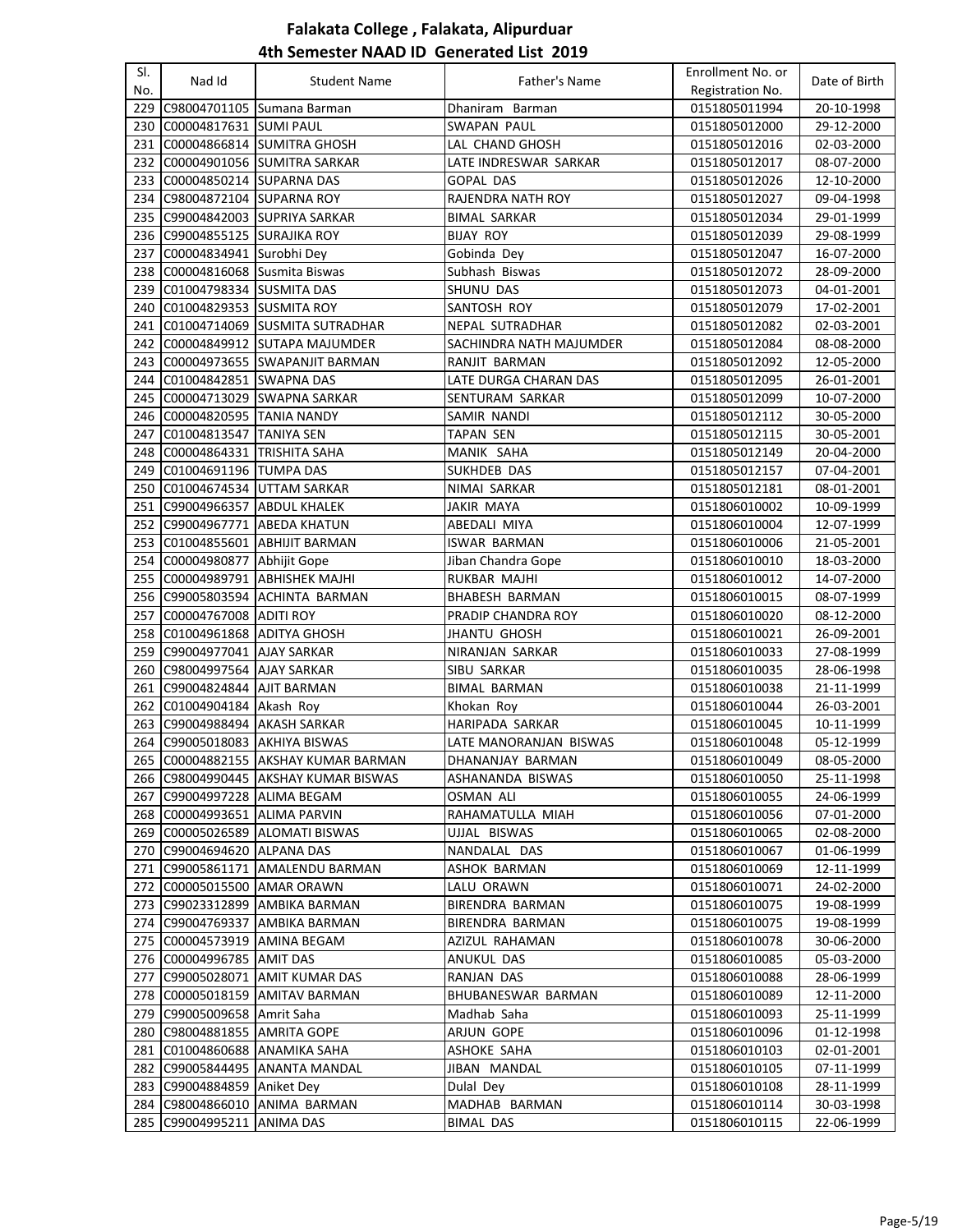| SI. |                               |                                    |                        | Enrollment No. or |               |
|-----|-------------------------------|------------------------------------|------------------------|-------------------|---------------|
| No. | Nad Id                        | <b>Student Name</b>                | Father's Name          | Registration No.  | Date of Birth |
| 286 | C00004940517 ANIMA SARKAR     |                                    | LAXMAN SARKAR          | 0151806010117     | 18-04-2000    |
| 287 |                               | C00005857398 ANIMA SARKAR          | RABI SARKAR            | 0151806010118     | 22-03-2000    |
| 288 | C01005015811 ANIT ORAWN       |                                    | <b>BUDHAN ORAWN</b>    | 0151806010123     | 06-11-2001    |
| 289 |                               | C99005481360 ANITA BARMAN          | <b>ANIL BARMAN</b>     | 0151806010124     | 15-11-1999    |
| 290 | C97004975366 ANITA ORAON      |                                    | <b>BABULAL ORAON</b>   | 0151806010125     | 06-07-1997    |
| 291 |                               | C99004935114 ANJALI BARMAN         | PARIMAL BARMAN         | 0151806010127     | 18-12-1999    |
| 292 |                               | C00004901205 ANJALI BARMAN         | UKIL BARMAN            | 0151806010129     | 20-10-2000    |
| 293 |                               |                                    |                        |                   |               |
|     |                               | C95005051767 ANJANA BARMAN         | SHRIMANTA BARMAN       | 0151806010132     | 07-05-1995    |
| 294 | C98005029795 ANJANA SHIL      |                                    | <b>GOPAL SHIL</b>      | 0151806010133     | 12-12-1998    |
| 295 |                               | C00004810485 ANJUMA PARVIN         | ATIAR RAHAMAN          | 0151806010134     | 30-12-2000    |
| 296 |                               | C01005645783 ANIKATA BAISHYA       | PARIMAL BAISHYA        | 0151806010136     | 24-07-2001    |
| 297 |                               | C00004936599 ANUKUL BARMAN         | RANJIT BARMAN          | 0151806010142     | 29-02-2000    |
| 298 | C01004922443 Anup Roy         |                                    | Dinanath Roy           | 0151806010146     | 07-06-2001    |
| 299 |                               | C01005001831 ANUPAMA BARMAN        | ARUN KR BARMAN         | 0151806010152     | 09-07-2001    |
| 300 | C98005029150 ANUPAMA ROY      |                                    | <b>BISHWAJIT ROY</b>   | 0151806010153     | 16-10-1998    |
| 301 | C98004921971 APARNA DAS       |                                    | SUBHASH DAS            | 0151806010159     | 27-03-1998    |
|     | 302 C01005040405 APURBA DAS   |                                    | SUDHAN DAS             | 0151806010162     | 10-03-2001    |
|     |                               | 303 C98004880680 ARABINDA MANDAL   | <b>DEBENDRA MANDAL</b> | 0151806010166     | 04-07-1998    |
|     | 304 C99004947028 ARATI BARMAN |                                    | SHIBEN BARMAN          | 0151806010167     | 23-10-1999    |
| 305 |                               | C98004918049 ARCHANA BARMAN        | TARANI BARMAN          | 0151806010169     | 19-01-1998    |
| 306 | C00004942106 ARCHANA DAS      |                                    | PARITOSH DAS           | 0151806010170     | 01-06-2000    |
| 307 | C00004988832 ARCHANA DAS      |                                    | SUDHANGHU DAS          | 0151806010171     | 26-05-2000    |
| 308 | C98004395355 ARFA BEGAM       |                                    | <b>EYAKUB ALI</b>      | 0151806010174     | 29-07-1998    |
| 309 |                               | C99004731336 ARMAN HOSSAIN PRODHAN | ABUL HOSSAIN PRODHAN   | 0151806010182     | 17-03-1999    |
| 310 | C01004877401 AROSH MIA        |                                    | SALIMUL HAQUE          | 0151806010183     | 08-07-2001    |
|     | 311 C01023544386 AROSH MIA    |                                    | SALIMUL HAQUE          | 0151806010183     | 08-07-2001    |
|     |                               | 312 C99004968301 ARPITA BARMAN     | ASWINI BARMAN          | 0151806010186     | 23-12-1999    |
|     | 313 C99004944424 ASHA SARKAR  |                                    | SUBHASH SARKAR         | 0151806010193     | 03-10-1999    |
|     |                               | 314 C00004740460 ASHIM RANGDAR     | ANANDA RANGDAR         | 0151806010195     | 03-05-2000    |
|     |                               | 315  C00005028553   ASHISH SARKAR  | SANTOSH SARKAR         | 0151806010199     | 17-10-2000    |
|     | 316 C00005016311 ASHIT ORAWN  |                                    | SUKLAL ORAWN           | 0151806010201     | 21-06-2000    |
| 317 |                               | C95004975509 ASHITA KHERWAR        | DURGA KHERWAR          | 0151806010202     | 09-09-1995    |
| 318 | C00004933667 ASIM BARMAN      |                                    | NABIN BARMAN           | 0151806010203     | 02-05-2000    |
|     | 319 C00004766853 ASIM DAS     |                                    | AJIT DAS               | 0151806010204     | 18-06-2000    |
| 320 |                               | C00004976099 ASTAMI SARKAR         | <b>SUJIT SARKAR</b>    |                   |               |
|     |                               | 321 C01004949895 ASTOMI BARMAN     | HIMANGSHU BARMAN       | 0151806010208     | 05-10-2000    |
|     |                               |                                    |                        | 0151806010209     | 16-06-2001    |
|     | 322 C99004942132 AZAD HOSSAIN |                                    | DELWAR HOSSAIN         | 0151806010220     | 18-09-1999    |
|     | 323 C00004631043 BABAN LAKRA  |                                    | CHHATAN LAKRA          | 0151806010221     | 17-03-2000    |
|     |                               | 324   C00005033563   BABITA BARMAN | BIMAL BARMAN           | 0151806010224     | 25-04-2000    |
|     |                               | 325 C00004920942 BABLI ADHIKARY    | <b>BIREN ADHIKARY</b>  | 0151806010227     | 18-11-2000    |
|     | 326 C00004989359 BABY KARJEE  |                                    | MAJEN KARJEE           | 0151806010233     | 20-05-2000    |
| 327 |                               | C00005586596 Balaram Sutradhar     | Ratan Sutradhar        | 0151806010240     | 18-12-2000    |
|     |                               | 328 C01005025599 Banashree Barman  | Bimal Barman           | 0151806010241     | 19-02-2001    |
|     |                               | 329 C01005025599 Banashree Barman  | Bimal Barman           | 0151806010241     | 19-02-2001    |
|     |                               | 330 C00004806606 BANASHREE BARMAN  | DHANOPATI BARMAN       | 0151806010242     | 01-05-2000    |
|     |                               | 331 C00004994584 BANDANA BARMAN    | SHYAMAL BARMAN         | 0151806010246     | 02-08-2000    |
|     | 332 C99004877987              | <b>BAPI SARKAR</b>                 | <b>HAZARAT BELLAL</b>  | 0151806010251     | 27-10-1999    |
|     | 333 C99004971028 BAPPA ALI    |                                    | BADIYAR JAMAN          | 0151806010252     | 29-09-1999    |
|     |                               | 334 C01005008347 BAPPA PRAMANIK    | AMAL PRAMANIK          | 0151806010256     | 23-07-2001    |
|     |                               | 335 C98004922463 BARNALI BARMAN    | MADAN BARMAN           | 0151806010258     | 30-06-1998    |
|     |                               | 336 C00004945672 BARNALI BARMAN    | HEMANTA KR BARMAN      | 0151806010259     | 11-12-2000    |
|     |                               | 337 C00004995544 BARNALI BISWAS    | NARAYEN BISWAS         | 0151806010261     | 01-12-2000    |
|     | 338 C00004815439 BARNALI PAUL |                                    | ANANDA PAUL            | 0151806010263     | 21-06-2000    |
| 339 | C01004876281 BARNALI SAHA     |                                    | GOLOK SAHA             | 0151806010264     | 26-08-2001    |
| 340 | C00004937399                  | BARNITA BARMAN                     | MAHENDRA BARMAN        | 0151806010265     | 20-12-2000    |
| 341 |                               | C99004920152 BASANA MANDAL         | THANDU MANDAL          | 0151806010266     | 07-05-1999    |
| 342 | C99005600541                  | <b>BASANTI ROY BARMAN</b>          | LATE DAYAL ROY         | 0151806010268     | 10-02-1999    |
|     |                               |                                    |                        |                   |               |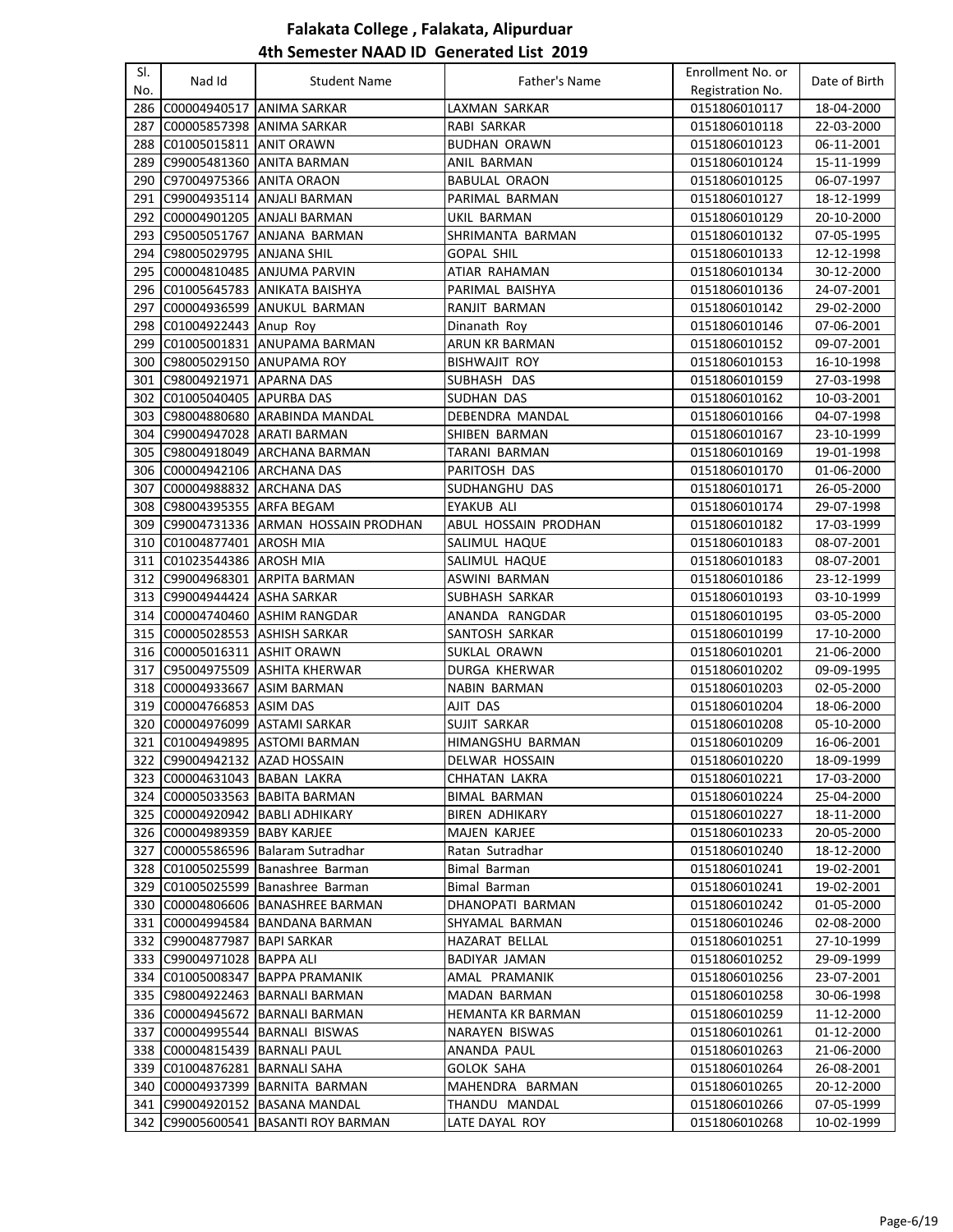| SI. |                                |                                         |                          | Enrollment No. or              |                          |
|-----|--------------------------------|-----------------------------------------|--------------------------|--------------------------------|--------------------------|
| No. | Nad Id                         | <b>Student Name</b>                     | Father's Name            | Registration No.               | Date of Birth            |
| 343 |                                | C99004988279 BEAUTI BARMAN              | <b>HARIKISHOR BARMAN</b> | 0151806010271                  | 04-10-1999               |
| 344 |                                | C99005051961 BEAUTY BARMAN              | NARAYAN BARMAN           | 0151806010272                  | 12-06-1999               |
| 345 |                                | C97004968712 BEAUTY KHATUN              | NOUSAD ALAM              | 0151806010274                  | 17-09-1997               |
| 346 |                                | C00004899839 BEAUTY SARKAR              | <b>BIKASH SARKAR</b>     | 0151806010277                  | 22-02-2000               |
| 347 |                                | C01004942980   BHABANI BARMAN           | JAGADISH BARMAN          | 0151806010279                  | 22-01-2001               |
| 348 |                                | C97004920758 BHAGYASREE BARMAN          | GOPAL BARMAN             | 0151806010280                  | 28-04-1997               |
| 349 |                                | C01004907551 Bharati Barman             | Mantu Barman             | 0151806010282                  | 04-07-2001               |
|     | C00004262175 BIBEK DAS         |                                         |                          |                                |                          |
| 350 |                                |                                         | RABI DAS                 | 0151806010290<br>0151806010293 | 30-11-2000<br>09-09-1999 |
| 351 |                                | C99004901344 BIDHAN BARMAN              | RAGHU NATH BARMAN        |                                |                          |
|     | 352 C01005089112 BIDISHA SAHA  |                                         | BASUDEB SAHA             | 0151806010294                  | 13-01-2001               |
|     | 353 C99005009126 BIJAY SARKAR  |                                         | <b>BIMAL SARKAR</b>      | 0151806010295                  | 20-10-1999               |
| 354 | C99004981921                   | <b>Bikram Biswas</b>                    | Sukumar Biswas           | 0151806010306                  | 28-05-1999               |
| 355 |                                | C01004993991 BIKRAM BISWAS              | NIKHIL BISWAS            | 0151806010307                  | 01-07-2001               |
| 356 |                                | C00005011381 BIKRAM BISWAS              | SWAPAN BISWAS            | 0151806010308                  | 01-10-2000               |
| 357 | C99004994091                   | <b>BIKRAM SHEEL</b>                     | LT BIJAY SHIL            | 0151806010313                  | 14-12-1999               |
| 358 | C97004781450                   | <b>BIKRAM SHIL</b>                      | biplab shil              | 0151806010314                  | 11-09-1997               |
| 359 | C01004866293 BILKHUS ALAM      |                                         | SAKIUDDIN MIYA           | 0151806010316                  | 07-05-2001               |
|     |                                | 360 C99004990379 BIPLAB BARMAN          | PARESH BARMAN            | 0151806010327                  | 10-12-1999               |
|     | 361 C98004990795 BIPLAB BISWAS |                                         | MAHENDRA BISWAS          | 0151806010328                  | 22-06-1998               |
| 362 | C00005702107   BIPLAB DAS      |                                         | <b>BINOD DAS</b>         | 0151806010330                  | 10-01-2000               |
| 363 | C00004989133 BIPLAB MUNDA      |                                         | LAUDA MUNDA              | 0151806010331                  | 21-04-2000               |
| 364 | C01004895098  BIPUL ROY        |                                         | AMAL BARMAN              | 0151806010333                  | 02-02-2001               |
| 365 | C00004952340 BIPULI ORAON      |                                         | SHUILU ORAON             | 0151806010335                  | 28-11-2000               |
| 366 |                                | C00005548925 BISAKHA BARMAN             | <b>ASHOK BARMAN</b>      | 0151806010337                  | 04-05-2000               |
| 367 |                                | C00005429464 BISHAL CHANDA              | MANTU CHANDA             | 0151806010341                  | 08-08-2000               |
| 368 |                                | C99004909944 BISHNUPRIYA BARMAN         | ANANTA BARMAN            | 0151806010346                  | 24-12-1999               |
| 369 | C99004979785 BISHNU RAY        |                                         | <b>MANORANJAN RAY</b>    | 0151806010347                  | 22-10-1999               |
| 370 |                                | C00005027990 BISHNUPADA ADHIKARY        | BISWANATH ADHIKARY       | 0151806010348                  | 03-02-2000               |
| 371 |                                | C96004875451  BISWAJIT BARMAN           | JAGANNATH BARMAN         | 0151806010350                  | 17-05-1996               |
|     |                                | 372 C99004967168 BISWAJIT BARMAN        | BISWESWAR BARMAN         | 0151806010352                  | 20-02-1999               |
| 373 |                                | C01004939344   BISWAJIT BARMAN          | <b>BIJEN BARMAN</b>      | 0151806010353                  | 07-07-2001               |
| 374 |                                | C00005702195 BISWA JIT BISWAS           | RANJIT BIASWAS           | 0151806010357                  | 14-11-2000               |
| 375 |                                | C96004997172 BISWAJIT CHANDRA SARKAR    | NIBARAN CHANDRA SARKAR   | 0151806010358                  | 27-11-1996               |
|     | 376 C99004867797 BISWAJIT DAS  |                                         | <b>HARIDAS DAS</b>       | 0151806010360                  | 14-10-1999               |
| 377 | C97004923249 BISWAJIT DAS      |                                         | NIRANJAN DAS             | 0151806010361                  | 17-09-1997               |
|     |                                | 378 C00004928442 Biswanath Barman       | <b>Bimal Barman</b>      | 0151806010365                  | 01-10-2000               |
|     | 379 C97004962357 BITHIKA RAY   |                                         | HITEN RAY                | 0151806010368                  | 20-04-1997               |
|     | 380 C01004866839 BUBAI DAS     |                                         | BAPI DAS                 |                                |                          |
|     |                                |                                         |                          | 0151806010374                  | 12-04-2001               |
|     | 381 C93005035422 BULTI BISWAS  |                                         | JAGADISH BISWAS          | 0151806010378                  | 21-03-1993               |
|     |                                | 382 C99004978759 CHADMONI DAS           | <b>BABUL DAS</b>         | 0151806010379                  | 14-11-1999               |
| 383 | C95005761438 CHADNI LOHAR      |                                         | <b>TETRA LOHAR</b>       | 0151806010380                  | 12-08-1995               |
|     |                                | 384 C99005585723 CHAMPA BARMAN          | <b>KSHIROD BARMAN</b>    | 0151806010381                  | 06-07-1999               |
|     |                                | 385 C00005920411 CHANCHAL BARMAN        | NABIN BARMAN             | 0151806010383                  | 01-01-2000               |
|     |                                | 386 C96004927692 CHANDAN BARMAN         | ANANTA BARMAN            | 0151806010386                  | 26-01-1996               |
| 387 | C00004985718 CHANDAN DAS       |                                         | CHITTARANJAN DAS         | 0151806010387                  | 12-03-2000               |
|     | 388 C00004856883 Chandana Ray  |                                         | Subhash Ray              | 0151806010390                  | 21-04-2000               |
|     |                                | 389 C97004967641 CHANDANA ROY           | CHITRAMOHAN ROY          | 0151806010391                  | 19-09-1997               |
|     |                                | 390   C00004979395   CHANDRA JIT SARKAR | SHYAMAL SARKAR           | 0151806010394                  | 20-03-2000               |
|     | 391 C01005741309 CHINMAY ROY   |                                         | HITISH ROY               | 0151806010396                  | 30-07-2001               |
|     |                                | 392 C99004862711 CHIRANJIT BARMAN       | MANESWAR BARMAN          | 0151806010397                  | 02-02-1999               |
|     | 393 C00005622548 CHUMKI GOPE   |                                         | NIRMAL GOPE              | 0151806010404                  | 03-11-2000               |
|     |                                | 394 C98004961121 DASAMI ADHIKARI        | <b>GAJEN ADHIKARI</b>    | 0151806010407                  | 01-10-1998               |
|     |                                | 395 C00005027447 DASHAMI MANDAL         | JOYCHAND MANDAL          | 0151806010408                  | 07-12-2000               |
|     | 396 C00005045069 DEBANJALI ROY |                                         | LATE NANDAN ROY          | 0151806010410                  | 08-12-2000               |
| 397 |                                | C01004993572 DEBARATI SUTRADHAR         | DINABANDHU SUTRADHAR     | 0151806010411                  | 14-07-2001               |
| 398 | C01005000745 DEBASIS DAS       |                                         | BABUL DAS                | 0151806010415                  | 23-02-2001               |
| 399 | C00004902989                   | <b>DEBIKA ROY</b>                       | BIRKUMAR ROY             | 0151806010420                  | 06-10-2000               |
|     |                                |                                         |                          |                                |                          |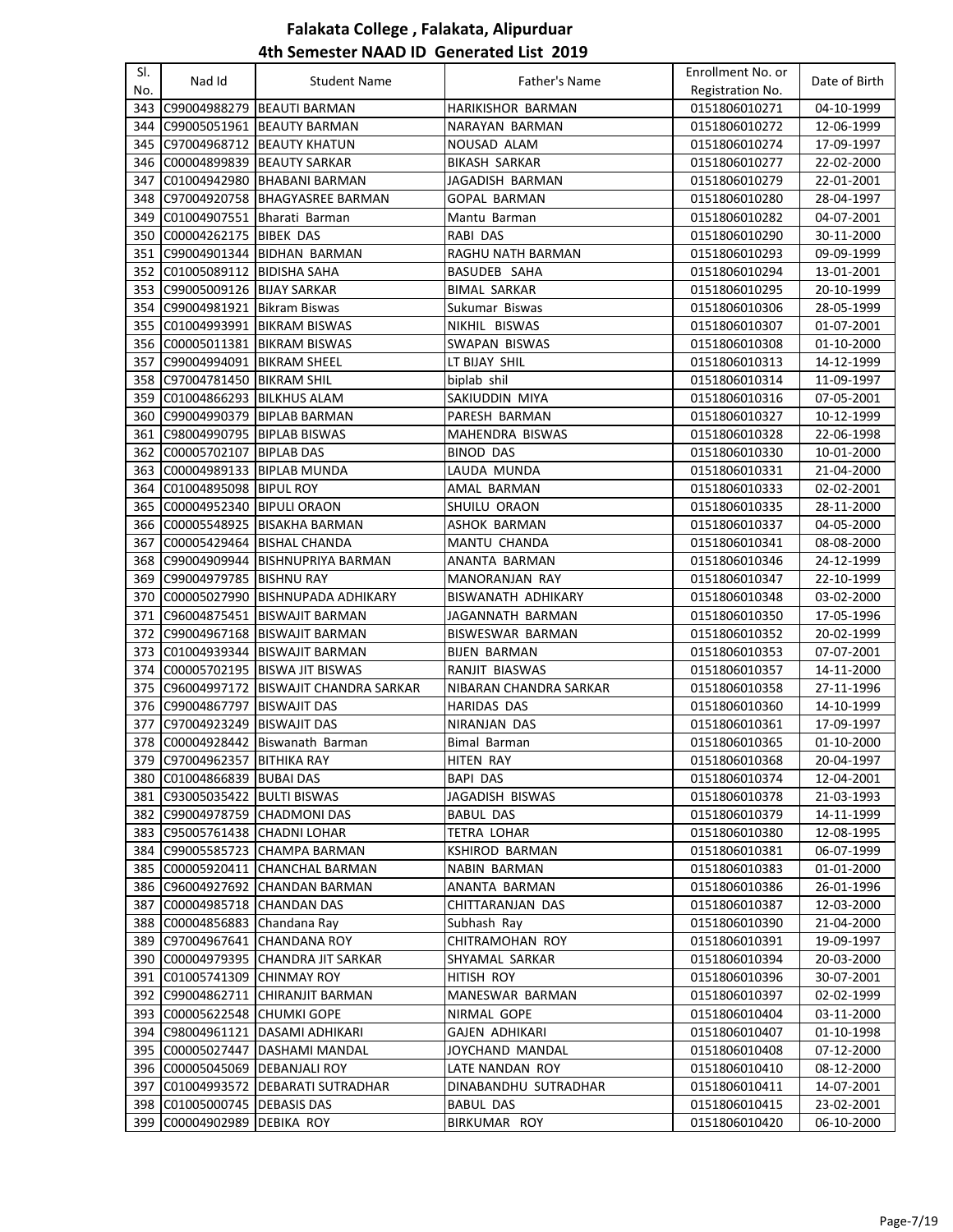| SI.<br>No. | Nad Id                            | <b>Student Name</b>                | Father's Name           | Enrollment No. or<br>Registration No. | Date of Birth            |
|------------|-----------------------------------|------------------------------------|-------------------------|---------------------------------------|--------------------------|
| 400        |                                   | C98004869725 DEBIKA SUTRADHAR      | NIRMAL SUTRADHAR        | 0151806010421                         | 20-06-1998               |
| 401        |                                   | C98004993504 DANESH BARMAN         | NRIPEN BARMAN           | 0151806010429                         | 25-10-1998               |
| 402        |                                   | C00004474168 DHARMENDRA BARMAN     | ABHIRAM BARMAN          | 0151806010433                         | 16-07-2000               |
|            | 403 C00004723423 DHRUBA DAS       |                                    | UTTAM DAS               | 0151806010436                         | 29-04-2000               |
|            |                                   | 404 C01004894684 DHRUBAJYOTI DAS   | SWAPAN DAS              | 0151806010437                         | 25-08-2001               |
| 405        | C99004995446 DIBAKAR DAS          |                                    | DHANENDRA DAS           | 0151806010438                         | 23-03-1999               |
| 406        | C00005009687 DIP DEY              |                                    | <b>KARTICK DEY</b>      | 0151806010448                         | 11-09-2000               |
| 407        | C00005029105 DIPA ROY             |                                    | BIKASH ROY              | 0151806010454                         | 03-04-2000               |
| 408        |                                   | C00005052484 DIPAK BARMAN          | NARAYAN BARMAN          | 0151806010456                         | 27-11-2000               |
| 409        | C98004882360 Dipak Barman         |                                    | Dilip Barman            | 0151806010458                         | 30-01-1998               |
| 410        | C99005008009   DIPALI ORAWN       |                                    | LATHE ORAWN             | 0151806010467                         | 16-05-1999               |
|            | 411 C99004948462 DIPALI SARKAR    |                                    | <b>GOPAL SAHA</b>       | 0151806010468                         | 07-03-1999               |
|            |                                   | 412 C00005018614 DIPANJAN TARAFDER | <b>DILIP TARAFDER</b>   | 0151806010470                         | 12-06-2000               |
|            |                                   | 413 C01005030259 DIPANKAR BARMAN   | KANU BARMAN             | 0151806010473                         | 29-07-2001               |
| 414        | C01005023580 DIPANKAR DAS         |                                    | CHANDRA DAS             | 0151806010476                         | 15-10-2001               |
|            | 415   C01004900995   DIPANKAR DAS |                                    | KHELARAM DAS            | 0151806010477                         | 26-06-2001               |
|            |                                   | 416 C96004992108 DIPANKAR GHOSH    | <b>BASUDEV GHOSH</b>    | 0151806010478                         | 03-04-1996               |
|            |                                   | 417 C01004730207 DIPANKAR GOPE     | LAXMAN GOPE             | 0151806010480                         | 20-05-2001               |
|            |                                   | 418 C00004964662 DIPANKAR MANDAL   | KALIDAS MANDAL          | 0151806010482                         | 02-01-2000               |
|            |                                   | 419 C98004773431 DIPANKAR SARKAR   | <b>BHAJAN SARKAR</b>    | 0151806010489                         | 09-05-1998               |
|            | 420 C97004846942 DIPEN SAIBYA     |                                    | RATAN SAIBYA            | 0151806010491                         | 12-04-1997               |
|            |                                   | 421 C01004912082 DIPIKA BARMAN     | AMULYA BARMAN           | 0151806010492                         | 29-01-2001               |
| 422        |                                   | C99004985154 DIPIKA BARMAN         | RAM KRISHNA BARMAN      | 0151806010496                         | 25-05-1999               |
|            |                                   | 423 C01004989941 DIPIKA BARMAN     | DINOHARI BARMAN         | 0151806010498                         | 05-01-2001               |
|            | 424 C99004944967 DIPIKA DAS       |                                    | NANDALAL DAS            | 0151806010499                         | 24-09-1999               |
|            | 425 C01004853331 DIPIKA ROY       |                                    | HITEN ROY               |                                       | 25-01-2001               |
|            | 426 C01004906090 Dipika Roy       |                                    |                         | 0151806010501<br>0151806010502        | 13-02-2001               |
| 427        | C00004838106 DIPIKA ROY           |                                    | Dinesh Roy<br>DILIP ROY | 0151806010503                         |                          |
|            | 428 C99004846904 DIPIKA SAHA      |                                    | <b>GOBINDA SAHA</b>     | 0151806010504                         | 02-09-2000<br>28-12-1999 |
| 429        | C01005813998 Dipraj Gope          |                                    | Sukumar Gope            | 0151806010506                         | 01-02-2001               |
|            | 430 C00005029455 DONA SAHA        |                                    | SUDIP SAHA              | 0151806010518                         | 16-11-2000               |
|            | 431 C99004871737 DULALI DAS       |                                    | AKSHAY DAS              | 0151806010520                         | 10-11-1999               |
|            |                                   | 432 C99005640389 DURGA MANDAL      | <b>GOPAL MANDAL</b>     | 0151806010522                         | 07-10-1999               |
|            | 433 C98004912750 DURJOY DAS       |                                    | DULAL DAS               | 0151806010524                         | 20-01-1998               |
|            |                                   | 434 C00004768577 EKADASHI BISWAS   | HEMANTA BISWAS          | 0151806010525                         | 27-04-2000               |
|            | 435 C99004975292 ETI BARMAN       |                                    | KARTIK BARMAN           | 0151806010530                         | 23-11-1999               |
|            | 436 C00004902721 ETI KIRTANIYA    |                                    | PABITRA KIRTANIYA       | 0151806010531                         | 06-12-2000               |
|            | 437 C00004725475 ETI SAHA         |                                    | SUJIT SAHA              | 0151806010532                         | 02-02-2000               |
|            |                                   | 438 C00004856996 FARIDA PARVEEN    | <b>FAZUAL RAHAMAN</b>   | 0151806010534                         | 23-10-2000               |
|            |                                   | 439 C93004960381 FULCHAND MANDAL   | CHANDRA MOHAN MANDAL    | 0151806010538                         | 07-11-1993               |
| 440        | C99004799033 FULON DAS            |                                    | PARESH DAS              | 0151806010539                         | 30-06-1999               |
| 441        |                                   | C99005027892 GANESH SARKAR         | DIPALI SARKAR           | 0151806010541                         | 16-07-1999               |
| 442        |                                   | C00005538473 GAYATRI SARKAR        | UTTAM SARKAR            | 0151806010542                         | 05-07-2000               |
| 443        | C97004921128 Gayetri Gope         |                                    | Bablu Gope              | 0151806010543                         | 28-10-1997               |
| 444        | C98004901476 GITA SARKAR          |                                    | <b>BHABAN SARKAR</b>    | 0151806010546                         | 21-02-1998               |
|            | 445 C98004908744 Gita Shil        |                                    | Sankar Shil             | 0151806010547                         | 17-03-1998               |
|            |                                   | 446 C97004887515 GOBINDA BARMAN    | PURNESHWAR BARMAN       | 0151806010548                         | 07-12-1997               |
| 447        |                                   | C01004941364 GOLAPI SARKAR         | ANANDA SARKAR           | 0151806010556                         | 18-03-2001               |
|            | 448 C99004911911 GOPAL SARKAR     |                                    | MANTU SARKAR            | 0151806010561                         | 22-10-1999               |
|            | 449 C98004854672 GOUR PODDAR      |                                    | NILKAMAL PODDAR         | 0151806010562                         | 03-02-1998               |
|            |                                   | 450 C99004848297 GOURAV BAGCHI     | <b>GOPAL BAGCHI</b>     | 0151806010567                         | 23-01-1999               |
|            | 451 C99004858953 GOURI DAS        |                                    | ANIL DAS                | 0151806010569                         | 01-04-1999               |
|            |                                   | 452 C00004818917 GOUTAM SARKAR     | DIPAK SARKAR            | 0151806010573                         | 29-12-2000               |
|            |                                   | 453 C00004963851 HANGSA BARMAN     | DINESH BARMAN           | 0151806010576                         | 06-06-2000               |
|            |                                   | 454 C01004888590 HARADHAN BARMAN   | SUBAL BARMAN            | 0151806010578                         | 15-02-2001               |
| 455        |                                   | C00004889343 HARADHAN MANDAL       | ANANDA MANDAL           | 0151806010579                         | 05-07-2000               |
|            | 456 C00004987668 HASINA BANU      |                                    | ASHRAF ALI              | 0151806010584                         | 23-07-2000               |
|            |                                   |                                    |                         |                                       |                          |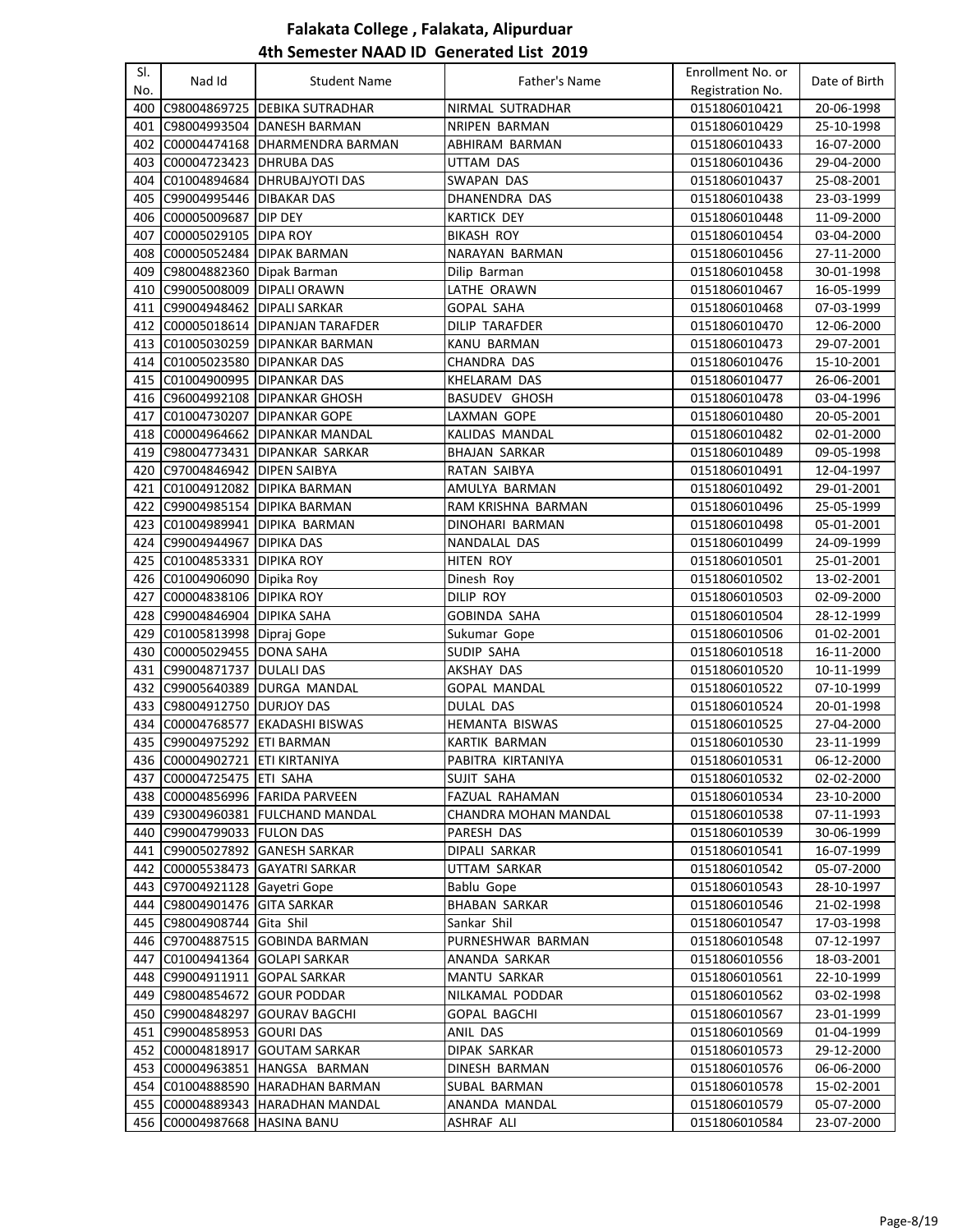| SI.<br>No. | Nad Id                         | <b>Student Name</b>                                            | Father's Name                           | Enrollment No. or<br>Registration No. | Date of Birth            |
|------------|--------------------------------|----------------------------------------------------------------|-----------------------------------------|---------------------------------------|--------------------------|
| 457        |                                | C00004738247 HASMINA PARVIN                                    | HAZARAT ALI                             | 0151806010587                         | 29-03-2000               |
| 458        |                                | C00004975120 HEMA PRADHAN                                      | LAL BAHADUR PRADHAN                     | 0151806010589                         | 04-06-2000               |
| 459        |                                | C01004942142 HIMANI BARMAN                                     | TARAPADA BARMAN                         | 0151806010593                         | 23-09-2001               |
|            |                                | 460 C00004911361 HIMANI BARMAN                                 | JAGADANANDA BARMAN                      | 0151806010594                         | 10-05-2000               |
|            |                                | 461 C99004939797 HIMANI BARMAN                                 | MANINDRA CHANDRA BARMAN                 | 0151806010597                         | 28-02-1999               |
|            |                                | 462 C00004920647 HIRAN BARMAN                                  | JIBAN BARMAN                            | 0151806010601                         | 15-12-2000               |
| 463        |                                | C99004726122 HIRANMAY BARMAN                                   | NILKANTA BARMAN                         | 0151806010602                         | 17-06-1999               |
|            | 464 C00004991583 INDRAJIT DAS  |                                                                | NITYANANDA DAS                          | 0151806010611                         | 28-05-2000               |
| 465        | C01004876133 ISHITA GHOSH      |                                                                | CHHATRAPATI GHOSH                       | 0151806010613                         | 06-02-2001               |
| 466        | C98004998091 ISMITA AHMED      |                                                                | <b>TOFAJAL AHMED</b>                    | 0151806010614                         | 24-10-1998               |
| 467        |                                | C97004700765 JAGMONIA ORAON                                    | PANCHU ORAON                            | 0151806010616                         | 29-12-1997               |
| 468        |                                | C98005011165 JJAHANGIR ALAM                                    | MEHERUL ISLAM                           | 0151806010617                         | 06-11-1998               |
| 469        |                                | C00004921775 JJAMUNA BARMAN                                    | PARIMAL BARMAN                          | 0151806010623                         | 24-11-2000               |
| 470        |                                | C00004814344 JANAKI BARMAN                                     | DULAL BARMAN                            | 0151806010624                         | 09-07-2000               |
| 471        | C98005023523 JJATAN DAS        |                                                                | JIBAN DAS                               | 0151806010627                         | 04-02-1998               |
|            | 472 C01005772155 JJAYA MODAK   |                                                                | <b>BIJAY MODAK</b>                      | 0151806010628                         | 20-01-2001               |
|            | 473 C00004815133 JAYA ROY      |                                                                |                                         | 0151806010629                         | 17-07-2000               |
|            |                                |                                                                | JADU ROY<br>JAYCHAN MANDAL              | 0151806010635                         |                          |
|            |                                | 474 C00004962202 JAYANTI MANDAL                                |                                         |                                       | 28-02-2000               |
|            |                                | 475 C90004987259 JAYANTI ORAON                                 | SANAT ORAON                             | 0151806010636                         | 09-10-1990               |
|            |                                | 476 C97005581960 JAYASHREE BARMAN                              | JYOTISH BARMAN                          | 0151806010638                         | 01-09-1997               |
|            |                                | 477  C00004896383  JAYASHREE PRAMANIK                          | SHYAMAL PRAMANIK                        | 0151806010645                         | 24-12-2000               |
|            | 478 C99004844181 JESMIN BANU   |                                                                | ROHIJUDDIN MIA                          | 0151806010647                         | 22-03-1999               |
| 479        |                                | C00004937989 JHARNA BARMAN                                     | <b>BIKRAM BARMAN</b>                    | 0151806010651                         | 08-02-2000               |
| 480        |                                | C98004812224 JHARNA BARMAN                                     | SOMEN BARMAN                            | 0151806010652                         | 23-11-1998               |
|            |                                | 481   C99004914648   JHARNA GHOSH                              | AMAL GHOSH                              | 0151806010654                         | 27-06-1999               |
| 482        |                                | C99004940565 JJHUMA BARMAN                                     | PRADIP BARMAN                           | 0151806010656                         | 26-11-1999               |
| 483        | C01004871157 JJHUMA DAS        |                                                                | <b>TAPAN DAS</b>                        | 0151806010657                         | 05-02-2001               |
| 484        | C98004981088 JJHUMA GHOSH      |                                                                | <b>MANTU GHOSH</b>                      | 0151806010658                         | 20-01-1998               |
| 485        |                                | C00005906960 SOMA MANDAL                                       | MAHANANDA MANDAL                        | 0151806010660                         | 12-04-2000               |
| 486        | C01004988611 JHUMA ROY         |                                                                | <b>SUSHEN ROY</b>                       | 0151806010661                         | 21-02-2001               |
| 487        |                                | C00004943438 JJHUMA SARKAR                                     | NIKHIL SARKAR                           | 0151806010662                         | 15-04-2000               |
| 488        | C99005843185 JHUMA SHIL        |                                                                | <b>BHAJAN SHIL</b>                      | 0151806010663                         | 10-09-1999               |
|            |                                | 489 C00004941441 JJHUMJHUM BARMAN                              | BIRESH CHANDRA BARMAN                   | 0151806010665                         | 29-05-2000               |
| 490        |                                | C99004939039 JJHUNU BARMAN                                     | PRADIP BARMAN                           | 0151806010667                         | 09-12-1999               |
| 491        | C00004770484 JIARUL HAQUE      |                                                                | AJIJUL MIAH                             | 0151806010668                         | 22-01-2000               |
|            | 492 C99004955254 JJJBAN BARMAN |                                                                | <b>UPEN BARMAN</b>                      | 0151806010670                         | 16-06-1999               |
|            |                                | 493 C00004724052 JITEN MAJUMDAR                                | HAJU RAM MAJUMDAR                       | 0151806010674                         | 30-06-2000               |
|            |                                | 494 C98004881946 JOY KUNAR BARMAN                              | NARESH BARMAN                           | 0151806010677                         | 11-07-1998               |
|            | 495 C01004780191 JOYDEEP SAHA  |                                                                | BIJAN SAHA                              | 0151806010682                         | 12-04-2001               |
|            |                                | 496 C01004902611 JUTHIKA BARMAN                                | UKIL BARMAN                             | 0151806010688                         | 24-03-2001               |
| 497        | C00004910719 JYOTI BARMAN      |                                                                | JAGADISH BARMAN                         | 0151806010689                         | 02-12-2000               |
| 498        |                                | C01023369073 JYOTSNA PARVEEN                                   | JAHIRUL HOQUE                           | 0151806010691                         | 18-08-2001               |
| 499        |                                | C99004990031 JYOTSNA SINGHA                                    | GOPESH SINGHA                           | 0151806010692                         | 05-03-1999               |
| 500        |                                | C98004865924 KABITA BARMAN                                     | SUBIN BARMAN                            | 0151806010696                         | 08-11-1998               |
|            | 501 C00005018228 KABITA DAS    |                                                                | RABI DAS                                | 0151806010698                         | 12-10-2000               |
|            | 502 C01005254960 KAJAL DAS     |                                                                | NARESH DAS                              | 0151806010703                         | 03-01-2001               |
|            | 503 C97005004417 KAJAL ORAWN   |                                                                | LALU ORAWN                              | 0151806010704                         | 28-08-1997               |
|            | 504 C00004780787 KAJAL SARKAR  |                                                                | KAMAL SARKAR                            | 0151806010705                         | 25-06-2000               |
|            | 505 C01004907527               | kakalee Majumdar<br>506 C01004947741 KAKALI BARMAN             | Tapan Majumdar<br>HARISH CHANDRA BARMAN | 0151806010707                         | 04-03-2001               |
| 507        | C00004932109 KAKALI ROY        |                                                                | <b>KANAI ROY</b>                        | 0151806010708<br>0151806010711        | 10-01-2001<br>10-12-2000 |
|            |                                | 508 C99004723879 KALPANA BARMAN                                |                                         |                                       |                          |
| 509        |                                |                                                                | DHANESH BARMAN<br>ASHINI BARMAN         | 0151806010714<br>0151806010715        | 12-05-1999               |
|            |                                | C99004938250 KALPANA BARMAN<br>510 C98005000153 KALYANI BARMAN | ASHUTOSH BARMAN                         | 0151806010723                         | 08-08-1999               |
|            |                                | 511 C00004868888 KALYANI BARMAN                                | SUKAMAL BARMAN                          | 0151806010724                         | 07-11-1998<br>10-10-2000 |
|            |                                | 512 C98004992841 KAMAL BARMAN                                  | NARESH BARMAN                           | 0151806010727                         | 27-08-1998               |
|            |                                |                                                                |                                         |                                       |                          |
| 513        | C98004749373                   | <b>KAMAL BARMAN</b>                                            | HITEN BARMAN                            | 0151806010729                         | 10-03-1998               |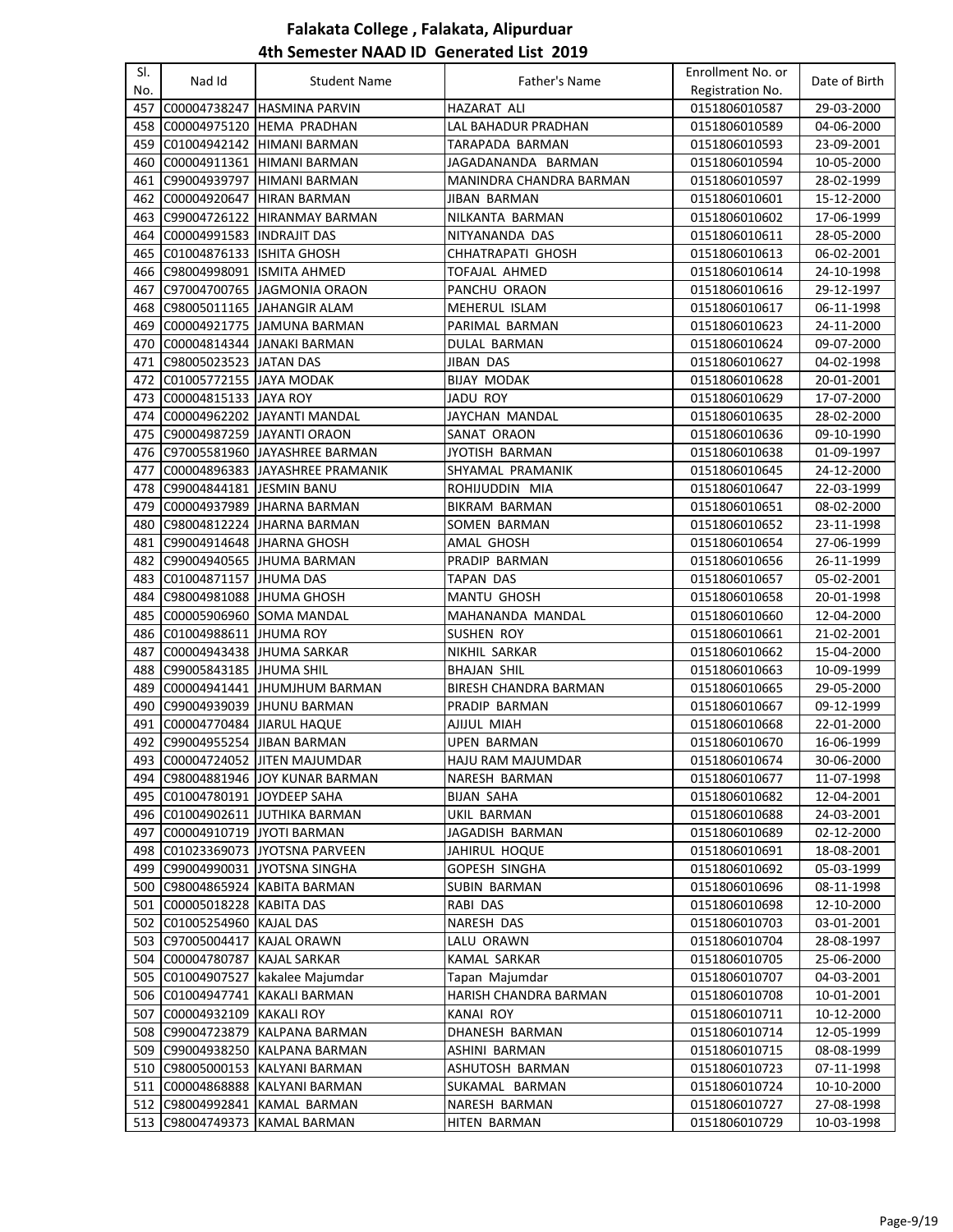| SI.<br>No. | Nad Id                                                           | <b>Student Name</b>                                            | Father's Name                               | Enrollment No. or<br>Registration No. | Date of Birth            |
|------------|------------------------------------------------------------------|----------------------------------------------------------------|---------------------------------------------|---------------------------------------|--------------------------|
|            | 514 C00004994970                                                 | KANIKA BISWAS                                                  | <b>BIJAY BISWAS</b>                         | 0151806010736                         | 09-01-2000               |
| 515        |                                                                  | C99005672333 KANIKA MANDAL                                     | MADHAB MANDAL                               | 0151806010738                         | 27-07-1999               |
|            | 516 C99004987526 KANIKA SHIL                                     |                                                                | <b>DIPAK SHIL</b>                           | 0151806010739                         | 06-04-1999               |
|            |                                                                  | 517  C00004948254  KARABI BARMAN                               | BISESWAR BARMAN                             | 0151806010742                         | 07-05-2000               |
|            |                                                                  | 518  C01004847678  KARAN BARMAN                                | KAMAL BARMAN                                | 0151806010743                         | 26-05-2001               |
|            |                                                                  | 519 C00004956163 KARUNA BYAPARI                                | TAPAS BYAPARI                               | 0151806010748                         | 16-04-2000               |
|            | 520 C01004768897                                                 | KAZI OYAKIM AKRAM                                              | CIPIJDDIN MIYA                              | 0151806010753                         | 23-09-2001               |
|            | 521 C01004831453                                                 | KHOKAN SARKAR                                                  | AMAR SARKAR                                 | 0151806010760                         | 30-08-2001               |
|            |                                                                  | 522  C98005014064  KHUDIRAM SARKAR                             | HAREN SARKAR                                | 0151806010761                         | 28-12-1998               |
|            | 523 C00004790230                                                 | KHURSHIDA KHANAM                                               | KHADEMUL ISLAM                              | 0151806010763                         | 01-09-2000               |
|            | 524 C96004663117                                                 | KISHAN MAHATO                                                  | <b>BIRU MAHATO</b>                          | 0151806010767                         | 24-05-1996               |
|            |                                                                  | 525 C95004939016 KOUSHALYA PRAMANIK                            | RUHINI PRAMANIK                             | 0151806010770                         | 07-12-1995               |
|            | 526  C00005690938  KOUSHIK BARAI                                 |                                                                | KHAGEN BARAI                                | 0151806010771                         | 26-10-2000               |
|            | 527 C00005022926 KOUSHIK DAS                                     |                                                                | KHOKAN CHANDRA DAS                          | 0151806010773                         | 14-07-2000               |
|            | 528 C00004938847                                                 | <b>KOUSHIK DAS</b>                                             | INDRAJIT DAS                                | 0151806010774                         | 10-07-2000               |
|            | 529  C00004796130  KOUSHIK ROY                                   |                                                                | KAMINI KANTA ROY                            | 0151806010776                         | 25-08-2000               |
|            | 530 C00004945107                                                 | KOWSIK MODAK                                                   | <b>BANKIM MODAK</b>                         | 0151806010778                         | 23-03-2000               |
|            |                                                                  |                                                                |                                             |                                       |                          |
|            | 531  C00004905640  KOYEL SARKAR<br>532 C00005501911 KOYEL SARKAR |                                                                | SATYEN KUMAR SARKAR                         | 0151806010783                         | 12-10-2000               |
|            |                                                                  |                                                                | KHOKAN SARKAR                               | 0151806010784                         | 08-10-2000               |
|            | 533 C01004905982 KRISHANU DEY                                    |                                                                | KANU DEY                                    | 0151806010785                         | 08-06-2001               |
|            |                                                                  | 534  C00004936921  KRISHNA BARMAN                              | PARESH BARMAN                               | 0151806010787                         | 20-10-2000               |
|            |                                                                  | 535  C99004899967  KRISHNA MANDAL                              | RATAN MANDAL                                | 0151806010791                         | 24-11-1999               |
|            |                                                                  | 536 C97004826915 KUMAR BARMAN<br>537 C00004978733 KUMARESH ROY | RAMEN BARMAN                                | 0151806010795                         | 09-10-1997<br>10-08-2000 |
|            |                                                                  | 538  C00004903858  KUNJALATA BAIRAGI                           | KAMAL ROY                                   | 0151806010797                         |                          |
|            |                                                                  | 539 C97004937499 KUSAL ROY DAKUA                               | NIRANJAN BAIRAGI                            | 0151806010801                         | 21-08-2000               |
|            | 540 C01004941218 LABANI DAS                                      |                                                                | <b>BRAJEN ROY DAKUA</b><br>KANTI RANJAN DAS | 0151806010802<br>0151806010804        | 20-11-1997<br>11-01-2001 |
| 541        | C01005016686 LALIT BARMAN                                        |                                                                | NAGEN BARMAN                                | 0151806010808                         | 14-01-2001               |
|            |                                                                  | 542 C99004991929 LALITA BARMAN                                 | <b>JURAN BARMAN</b>                         | 0151806010809                         | 01-11-1999               |
|            | 543 C99004897201 LALITA ROY                                      |                                                                | ANIL CHANDAR ROY                            | 0151806010811                         | 25-01-1999               |
|            |                                                                  | 544 C98005001306 LAXMI BARMAN                                  | GOPAL BARMAN                                | 0151806010817                         | 24-09-1998               |
|            | 545 C00005813485 LAXMI BISWAS                                    |                                                                | BIMAL BISWAS                                | 0151806010819                         | 10-11-2000               |
|            | 546  C00005557656  LAXMI BISWAS                                  |                                                                | KALIPADA BISWAS                             | 0151806010820                         | 01-12-2000               |
|            | 547 C95004968231 LAXMI KUJUR                                     |                                                                | GOPAL KUJUR                                 | 0151806010824                         | 22-06-1995               |
| 548        |                                                                  | C00004991696 LAXMI MANDAL                                      | NIKHIL MANDAL                               | 0151806010825                         | 16-04-2000               |
|            | 549  C01005021062  LAXMI SHIL                                    |                                                                | RANJIT SHIL                                 | 0151806010828                         | 07-09-2001               |
|            | 550 C00004871325 LIPA ADHIKARY                                   |                                                                | JAGANNATH ADHIKARY                          | 0151806010831                         | 16-01-2000               |
|            |                                                                  | 551 C99004904210 LIPIKA BARMAN                                 | HARIPRASAD BARMAN                           | 0151806010835                         | 27-05-1999               |
|            |                                                                  | 552 C98004896894 LIPIKA MANDAL                                 | ABINASH MANDAL                              | 0151806010837                         | 13-12-1998               |
|            |                                                                  | 553 C00004974071 LOVELY BARMAN                                 | JAGODISH BARMAN                             | 0151806010845                         | 17-09-2000               |
|            |                                                                  | 554  C00004906644  LOVELY BARMAN                               | KHAGEN BARMAN                               | 0151806010846                         | 07-02-2000               |
|            |                                                                  | 555 C01023347211 LOVLY BARMAN                                  | <b>SUREN BARMAN</b>                         | 0151806010848                         | 02-02-2001               |
|            | 556 C00004911585 Madhab Das                                      |                                                                | Indrajit das                                | 0151806010851                         | 13-12-2000               |
| 557        |                                                                  | C99004996359 MADHABI BARMAN                                    | NARADEB BARMAN                              | 0151806010852                         | 13-08-1999               |
|            |                                                                  | 558 C99004845285 MADHABI BARMAN                                | <b>BIPIN BARMAN</b>                         | 0151806010853                         | 16-01-1999               |
|            | 559 C01004920479 MADHABI RAY                                     |                                                                | <b>KANAK RAY</b>                            | 0151806010855                         | 19-02-2001               |
|            |                                                                  | 560 C01004958957 MADHUMITA BARMAN                              | KAILASH BARMAN                              | 0151806010856                         | 08-03-2001               |
|            |                                                                  | 561 C00004871881 MADHUMITA BARMAN                              | LATE PRAFULLA BARMAN                        | 0151806010857                         | 24-01-2000               |
|            |                                                                  | 562 C01004988101 MADHUMITA BARMAN                              | JITEN BARMAN                                | 0151806010858                         | 02-07-2001               |
|            |                                                                  | 563 C98004353791 MADHUMITA RAJBANGSHI                          | NOMAL RAJBANGSHI                            | 0151806010861                         | 09-12-1998               |
|            |                                                                  | 564  C01004993426  MADHUSUDAN BARMAN                           | DILIP BARMAN                                | 0151806010862                         | 13-01-2001               |
|            |                                                                  | 565 C99023451855 MAHABUL HOSSAIN                               | SAHIDUL ISLAM                               | 0151806010866                         | 03-11-1999               |
|            |                                                                  | 566 C99004983474 MAHADEB NARJINARY                             | HAREN NARJINARY                             | 0151806010867                         | 15-08-1999               |
|            |                                                                  | 567 C97004941075 MAHASINA BEGAM                                | MAFIJAHAR RAHAMAN                           | 0151806010870                         | 08-10-1997               |
|            |                                                                  | 568 C99004970911 MAHMADUL ISLAM                                | SIRAJUL HAQUE                               | 0151806010873                         | 18-09-1999               |
|            |                                                                  | 569 C98005677033 MALATI ORAON                                  | <b>BANDHAN ORAON</b>                        | 0151806010883                         | 14-05-1998               |
|            |                                                                  | 570 C01005872901 MALINA BEGAM                                  | MAFIJUL HAQUE                               | 0151806010885                         | 26-03-2001               |
|            |                                                                  |                                                                |                                             |                                       |                          |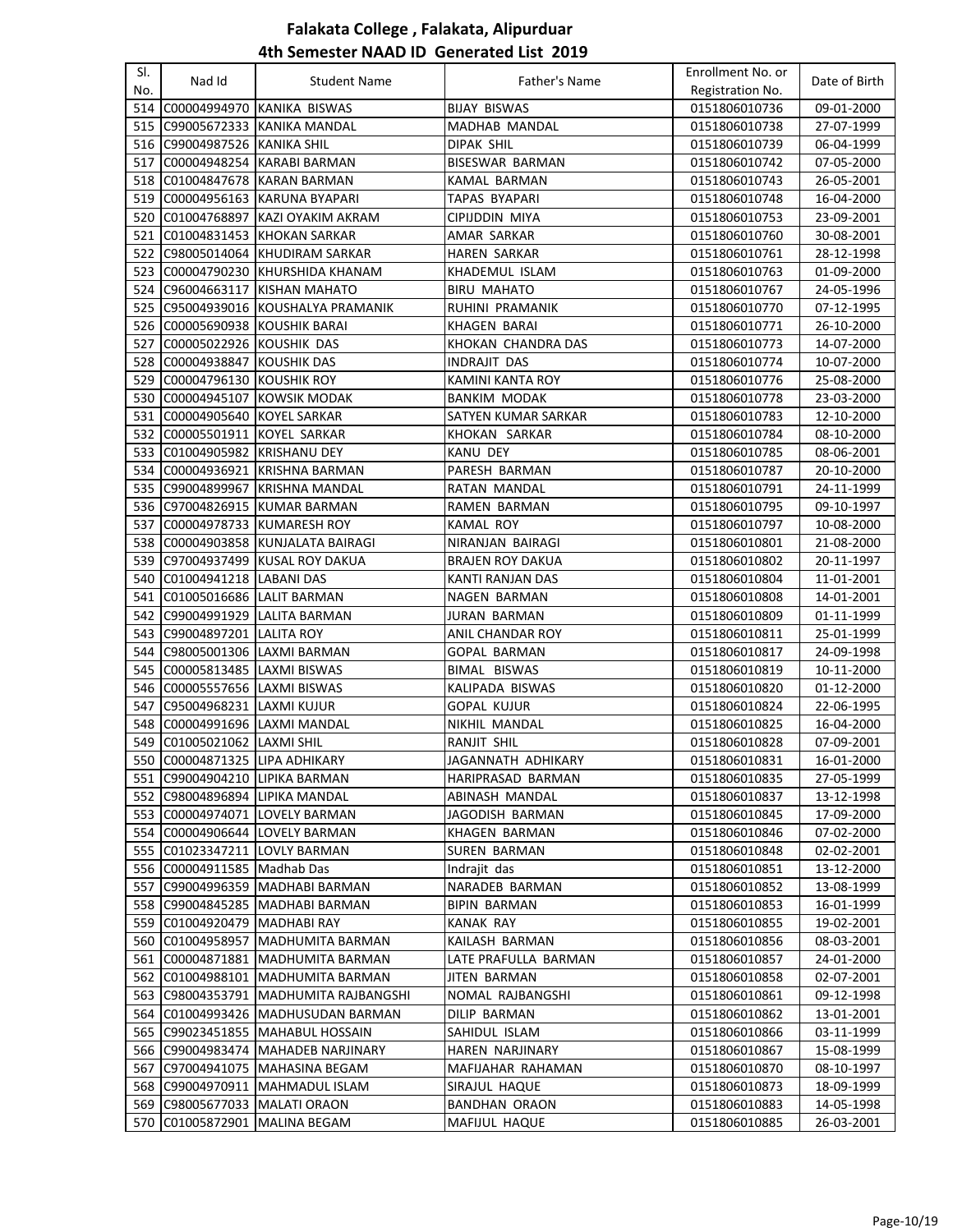| SI. |                                |                                |                      | Enrollment No. or |               |
|-----|--------------------------------|--------------------------------|----------------------|-------------------|---------------|
| No. | Nad Id                         | <b>Student Name</b>            | Father's Name        | Registration No.  | Date of Birth |
| 571 |                                | C00004872251 MALABIKA BARMAN   | SUSHIL BARMAN        | 0151806010887     | 25-11-2000    |
| 572 |                                | C99004862451   MAMANI BARMAN   | SAILEN BARMAN        | 0151806010890     | 12-12-1999    |
|     | 573 C00004867115 MAMANI SAHA   |                                | JIBAN SAHA           | 0151806010891     | 23-11-2000    |
| 574 |                                | C99005401293 MAMATA BARMAN     | JAMINI BARMAN        | 0151806010892     | 27-12-1999    |
| 575 |                                | C99004973965   MAMATA BARMAN   | DHANPATI BARMAN      | 0151806010893     | 05-01-1999    |
|     |                                | 576 C00004973939 MAMATA BARMAN | SUMATH BARMAN        | 0151806010894     | 16-02-2000    |
| 577 |                                | C98004799733 MAMATA BARMAN     | AMAL BARMAN          | 0151806010896     | 03-12-1998    |
| 578 |                                | C00005797086   MAMATA MODAK    | <b>BABLU MODAK</b>   | 0151806010898     | 20-10-2000    |
| 579 |                                | C01005735113   MAMATA ORAON    | ANIL ORAON           | 0151806010899     | 22-02-2001    |
| 580 | C01004988438   MAMATA PAUL     |                                | MANORANJAN PAUL      | 0151806010900     | 18-04-2001    |
| 581 |                                | C99004816629   MAMONI BARMAN   | MONA BARMAN          | 0151806010902     | 16-07-1999    |
|     |                                |                                |                      |                   |               |
| 582 |                                | C98004860245  MAMONI BARMAN    | PARESH BARMAN        | 0151806010903     | 27-12-1998    |
| 583 |                                | C00005003878   MAMOTA BEGAM    | KAZI MUSLIM ALI      | 0151806010904     | 16-03-2000    |
| 584 | C99005788676                   | <b>MAMPI BARMAN</b>            | <b>BINOD BARMAN</b>  | 0151806010906     | 04-11-1999    |
| 585 | C99004900930                   | <b>MAMPI BARMAN</b>            | MANTU BARMAN         | 0151806010909     | 13-06-1999    |
| 586 | C00004815461                   | <b>MAMPI JOARDER</b>           | SUKUMAR JOARDER      | 0151806010911     | 18-08-2000    |
| 587 |                                | C97004986753 MANASA SARKAR     | KHUDIRAM SARKAR      | 0151806010920     | 09-06-1997    |
| 588 | C99005022453  MANASI SHIL      |                                | JAGADISH SHIL        | 0151806010925     | 16-12-1999    |
| 589 |                                | C98005581511 MANDIRA BARMAN    | <b>BIKRAM BARMAN</b> | 0151806010926     | 05-01-1998    |
| 590 |                                | C98004898858   MANGAL MUNDA    | <b>BUDHU MUNDA</b>   | 0151806010928     | 20-07-1998    |
| 591 |                                | C00004864091 MANIKA BARMAN     | RAMPRASAD BARMAN     | 0151806010935     | 12-07-2000    |
| 592 | C00005035786 Manish Biswas     |                                | Manindra biswas      | 0151806010940     | 04-09-2000    |
| 593 |                                | C00004994187 MANISHA BARMAN    | NIRANJAN BARMAN      | 0151806010941     | 15-12-2000    |
| 594 |                                | C96004994637 MANISHA KHARIA    | DUBRAJ KHARIA        | 0151806010942     | 19-09-1996    |
| 595 | C99004941558 MANJU PAUL        |                                | RAJBALLAV PAUL       | 0151806010946     | 02-05-1999    |
|     | 596 C98004877270 MANOJ ORAON   |                                | SHAMBHU ORAON        | 0151806010954     | 20-06-1998    |
| 597 | C99004991270                   | MANOJ ROY                      | RAMEN ROY            | 0151806010956     | 29-12-1999    |
| 598 | C00005557587                   | MANOJ ROY                      | DULAL ROY            | 0151806010958     | 25-01-2000    |
| 599 |                                | C98004809346   MANOJ SARKAR    | CHANCHAL SARKAR      | 0151806010959     | 20-09-1998    |
| 600 |                                | C01004986871   MANOJITA BARMAN | NIRANJAN BARMAN      | 0151806010962     | 23-06-2001    |
| 601 | C99004973830                   | MANORAMA BARMAN                | SUPEN BARMAN         | 0151806010963     | 30-03-1999    |
| 602 |                                | C00004995034 MANOSHI MODAK     | ANIL MODAK           | 0151806010968     | 18-03-2000    |
| 603 | C00005680180   MANTI PAUL      |                                | <b>MANIK PAUL</b>    | 0151806010969     | 21-03-2000    |
| 604 |                                | C99004984230   MARJANUL HAQUE  | ABUL HOSSAIN         | 0151806010971     | 10-07-1999    |
| 605 |                                | C99004964305 MARJINA KHATUN    | <b>ABDUL MAJID</b>   | 0151806010972     | 27-11-1999    |
|     |                                | 606 C97004902717 MASUDA BEGAM  | MAFEL MIA            | 0151806010974     | 03-11-1997    |
|     |                                | 607 C96004995299 MASUDA KHATUN | <b>BABLU MIAH</b>    | 0151806010975     | 30-09-1996    |
| 608 |                                | C00005017359 MASUDA PARVIN     | <b>KHAIRUL HOQUE</b> | 0151806010976     | 29-10-2000    |
| 609 | C00005701872   MOUMITA RAY     |                                | <b>BIJAY RAY</b>     | 0151806010977     | 20-02-2000    |
| 610 |                                | C96004946853   MAYA BARMAN     | <b>DHAJEN BARMAN</b> | 0151806010978     | 12-11-1996    |
| 611 | C00004990965 MINOTI ROY        |                                | <b>MADAN ROY</b>     | 0151806010990     | 17-03-2000    |
| 612 | C00005873514 MINU BEGAM        |                                | MAFIJ MIA            | 0151806010992     | 30-09-2000    |
|     | 613 C97004804797               | <b>MITALI BARMAN</b>           | <b>ASIT BARMAN</b>   | 0151806010995     | 21-07-1997    |
|     |                                | 614 C01005146944 MITHU SHARMA  | SUBHASH SHARMA       | 0151806010998     | 14-01-2001    |
|     |                                | 615 C00004853849 MITHUN BARMAN | SUBHASH BARMAN       | 0151806010999     | 04-05-2000    |
|     | 616 C00005038175 Monika Biswas |                                | Manindra Biswas      | 0151806011004     | 04-09-2000    |
|     | 617 C99004998673 MOU SAHA      |                                | NEPAL SAHA           | 0151806011012     | 25-10-1999    |
| 618 | C96005002361   MOU SARKAR      |                                | AJIT SARKAR          | 0151806011013     | 11-10-1996    |
| 619 |                                | C00004906861 MOUMITA BARMAN    | JAGABANDHU BARMAN    | 0151806011014     | 25-06-2000    |
| 620 |                                | C00004818189 MOUMITA BISWAS    | LAXMAN BISWAS        | 0151806011018     | 01-03-2000    |
|     | 621 C01005701627 MOUMITA DAS   |                                | DHIREN DAS           | 0151806011019     | 13-04-2001    |
| 622 | C98004909657                   | <b>MOUMITA DAS</b>             | SATYAN DAS           | 0151806011020     | 05-04-1998    |
|     | 623 C00004892764 Moumita Das   |                                | Chandan Kumar Das    | 0151806011021     | 03-12-2000    |
| 624 | C00004947636 MOUMITA DAS       |                                | <b>MATI DAS</b>      | 0151806011022     | 15-04-2000    |
| 625 |                                | C01005007128 MOUMITA ROY       | PARESH CHANDRA ROY   | 0151806011024     | 20-07-2001    |
|     | 626 C01004993233 MOUMITA SHIL  |                                | KALIPADA SHIL        | 0151806011026     | 24-05-2001    |
| 627 |                                | C00005020261 MOUSUMI SARKAR    | SUJAN SARKAR         | 0151806011032     | 11-01-2000    |
|     |                                |                                |                      |                   |               |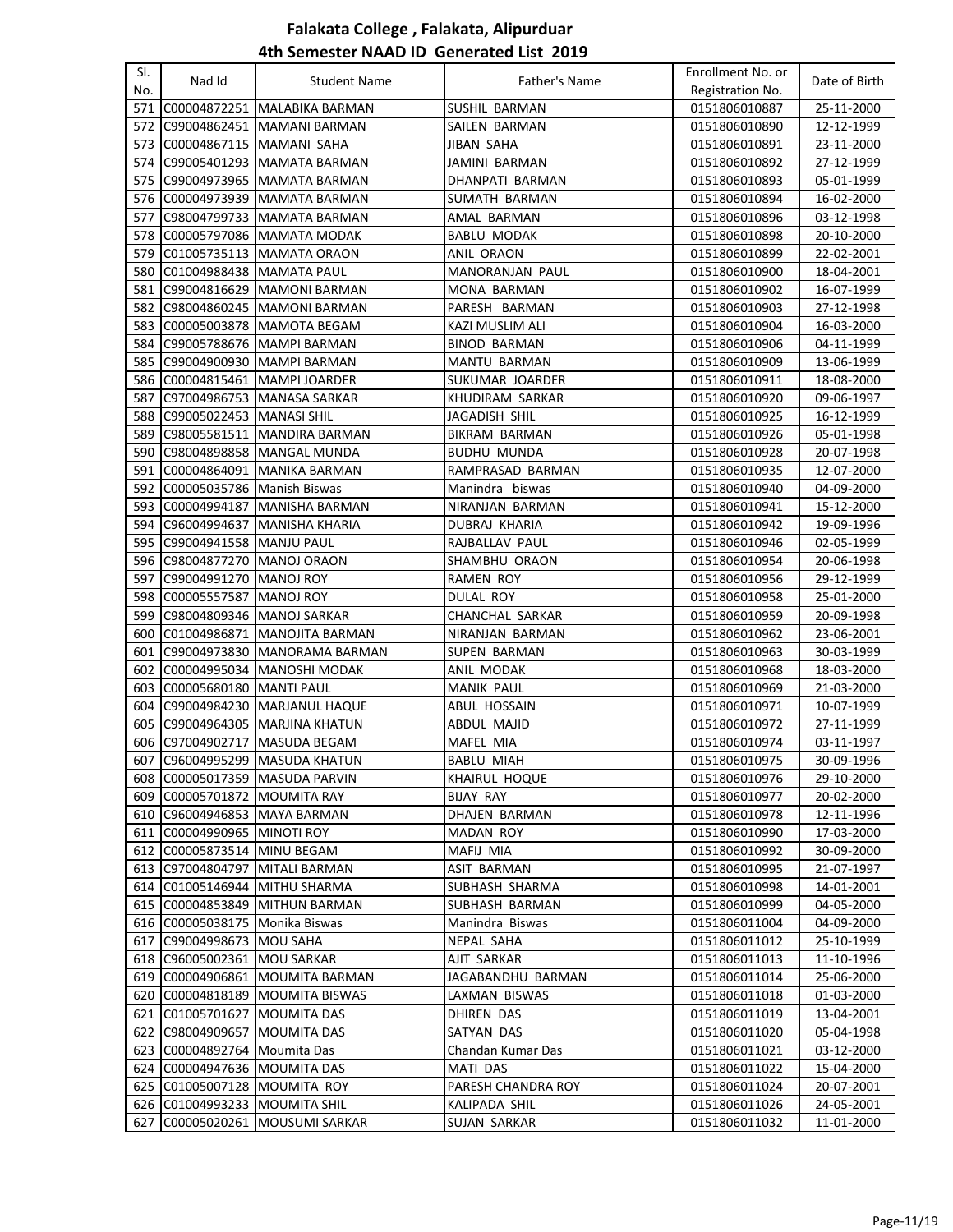| SI. |                               |                                      |                              | Enrollment No. or |               |
|-----|-------------------------------|--------------------------------------|------------------------------|-------------------|---------------|
| No. | Nad Id                        | <b>Student Name</b>                  | Father's Name                | Registration No.  | Date of Birth |
| 628 |                               | C00004969966 MRINAL BARMAN           | <b>MOHAN LAL BARMAN</b>      | 0151806011037     | 21-11-2000    |
| 629 |                               | C98004938600   MRINAL GHOSH          | <b>BIMAL GHOSH</b>           | 0151806011039     | 12-11-1998    |
| 630 | C99004845037 MUKTI ORAON      |                                      | <b>NEHERU ORAON</b>          | 0151806011044     | 14-02-1999    |
| 631 | C98005026794 MUNMUN ROY       |                                      | DHIRENDRA ROY                | 0151806011046     | 12-09-1998    |
| 632 |                               | C99004806166 MUNNI BARMAN            | BILKANTA BARMAN              | 0151806011047     | 04-12-1999    |
| 633 | C00004879947 Murshid Alam     |                                      | Ahmed Hossain                | 0151806011050     | 09-01-2000    |
|     |                               | 634 C99005010812 MURSHID ALAM        | <b>JAKIR HOSSEIN</b>         | 0151806011051     | 22-11-1999    |
| 635 | C00004881741 MURSID ALAM      |                                      | DELOWAR HOSSAIN              | 0151806011052     | 15-10-2000    |
| 636 |                               | C01004905097 MURSIDA PARVIN          | MAJRUL MIAH                  | 0151806011053     | 03-02-2001    |
| 637 | C01004955435 MUSA KALIM       |                                      | AMIR HOSSAIN                 | 0151806011054     | 15-09-2001    |
| 638 | C99004979617 MUSHED ALAM      |                                      | SAFIKUL ISLAM                | 0151806011055     | 20-12-1999    |
| 639 | C98004901443 NABANITA RAY     |                                      | <b>RABINDRA NATH RAY</b>     | 0151806011059     | 20-03-1998    |
| 640 |                               | C01004937802 NABANITA SUTRADHAR      | UTTAM SUTRADHAR              | 0151806011061     | 06-01-2001    |
| 641 | C00005813871                  | NABIN BARMAN                         | NARAYAN CH BARMAN            | 0151806011063     | 06-09-2000    |
| 642 |                               | C00005004634 NAJIMA EASMIN           | KAZI ABDUL KARIM             | 0151806011065     | 18-10-2000    |
| 643 |                               | C00004865763 NAMITA BARMAN           | NABAKANTA BARMAN             | 0151806011067     | 30-04-2000    |
| 644 |                               | C99005500931 NAMITA DEBNATH          | <b>BIBHASH DEBNATH</b>       | 0151806011071     | 12-03-1999    |
| 645 |                               | C99004974539 NANDITA BARMAN          | PHULESWAR BARMAN             | 0151806011074     | 02-02-1999    |
|     |                               | 646 C94005014540 NANDITA BARMAN      | hemanta barman               | 0151806011075     | 12-07-1994    |
| 647 |                               | C97004923828   NARAYAN BARMAN        | SANTOSH BARMAN               | 0151806011078     | 13-05-1997    |
| 648 |                               | C01005013594 NARAYAN BISHNU          | KALIPADA BISHNU              | 0151806011079     | 24-05-2001    |
| 649 | C01004978678 NEHA MUNDA       |                                      | SANCHAROWA MUNDA             | 0151806011087     | 10-06-2001    |
| 650 |                               | C99004867640 NIKITA BARMAN           | SUKUMAR BARMAN               | 0151806011091     | 27-08-1999    |
| 651 | C99004680629 NILIMA DAS       |                                      | SAJAL DAS                    | 0151806011094     | 12-05-1999    |
| 652 |                               | C01004868938 NILIMA SARKAR           | NIRANJAN SARKAR              | 0151806011099     | 03-02-2001    |
| 653 |                               | C99004977981 NILKAMAL BARMAN         | NIREN BARMAN                 | 0151806011100     | 15-09-1999    |
| 654 | C00005021875 NIMAI DAS        |                                      | PRADIP DAS                   | 0151806011102     | 28-04-2000    |
| 655 |                               | C98005024800 NIRMAL BARMAN           | MADHU BARMAN                 | 0151806011105     | 18-11-1998    |
|     |                               | 656 C98004898632 NIRUPAMA BARMAN     | SHYAMAL BARMAN               | 0151806011107     | 13-08-1998    |
| 657 |                               | C00004944588 NISHA BARMAN            | RAMCHANDRA BARMAN            | 0151806011108     | 30-10-2000    |
| 658 |                               | C00004817061   NISHA CHATTERJEE      | ASHIM CHATTERJEE             | 0151806011109     | 10-11-2000    |
| 659 | C01004940735 NISHA YADAV      |                                      | RAJKUMAR YADAV               | 0151806011110     | 01-06-2001    |
| 660 | C00005037047   NITAI BISWAS   |                                      | SUDARSAN BISWAS              | 0151806011112     | 28-03-2000    |
| 661 |                               | C00005016504 NITISH BARMAN           | SANJAY BARMAN                | 0151806011113     | 26-02-2000    |
| 662 |                               | C01004965401 NITISHA SHARMA          | <b>GOBINDA PRASAD SHARMA</b> | 0151806011114     | 25-08-2001    |
| 663 | C98004632795 Nivash Barman    |                                      | Narayan Barman               | 0151806011116     | 16-01-1998    |
|     |                               | 664 C99004968048 NURCHINA KHATUN     | NURUL ISLAM                  | 0151806011118     | 14-06-1999    |
|     | 665 C99005009953 OINDRILA DAS |                                      | ANUP DAS                     | 0151806011121     | 19-06-1999    |
|     | 666 C94004935722 PABITRA DHAN |                                      | PATRAJ DHAN                  | 0151806011122     | 24-02-1994    |
|     |                               | 667   C99004921688   PABITRA MALAKAR | PRADIP MALAKAR               | 0151806011123     | 25-07-1999    |
| 668 |                               | C00004817403   PAKHI JOARDER         | NIMAI JOARDER                | 0151806011126     | 24-07-2000    |
| 669 | C00004773962   PALASH SHIL    |                                      | KALACHAND SHIL               | 0151806011128     | 24-07-2000    |
| 670 | C01005501107   PALI DAS       |                                      | <b>BHUPEN DAS</b>            | 0151806011129     | 19-01-2001    |
| 671 | C01023368830 PALI DAS         |                                      | <b>BHUPEN DAS</b>            | 0151806011129     | 19-01-2001    |
|     |                               | 672 C98004742072 PALLABI BARMAN      | SUSHIL BARMAN                | 0151806011131     | 20-10-1998    |
|     |                               | 673 C00004946916 PALLABI BARMAN      | PADMANATH BARMAN             | 0151806011132     | 24-11-2000    |
|     |                               | 674 C00004798661 PALLABI SINGHA      | PRATAP SINGHA                | 0151806011134     | 29-07-2000    |
|     | 675 C00004820824 PAMPI MALLIK |                                      | NIRANGA MALLIK               | 0151806011140     | 21-11-2000    |
|     |                               | 676  C99004958674  PANKAJ MANI DAS   | BHAGIRATH MANI DAS           | 0151806011150     | 19-01-1999    |
|     |                               | 677 C00004772754 PANKAJ SARKAR       | PRADIP SARKAR                | 0151806011153     | 11-07-2000    |
|     |                               | 678 C99004965821 PARBILA MURMU       | <b>BIMAL MURMU</b>           | 0151806011160     | 14-10-1999    |
|     |                               | 679 C00004866971 PAYAL BARMAN        | SUBHASH BARMAN               |                   |               |
|     |                               |                                      |                              | 0151806011168     | 20-04-2000    |
|     |                               | 680 C00005702093 PAYEL BARMAN        | DHIREN BARMAN                | 0151806011170     | 28-11-2000    |
|     | 681 C99004949091 PAYEL DAS    |                                      | PARITOSH DAS                 | 0151806011171     | 03-05-1999    |
|     | 682 C00005004190 PAYEL GHOSH  |                                      | <b>BHOLANATH GHOSH</b>       | 0151806011173     | 11-03-2000    |
| 683 |                               | C00004817786 PAYEL MANDAL            | NIRANJAN MANDAL              | 0151806011175     | 06-06-2000    |
|     | 684 C97004941951 PAYEL ROY    |                                      | LALIT ROY                    | 0151806011176     | 10-04-1997    |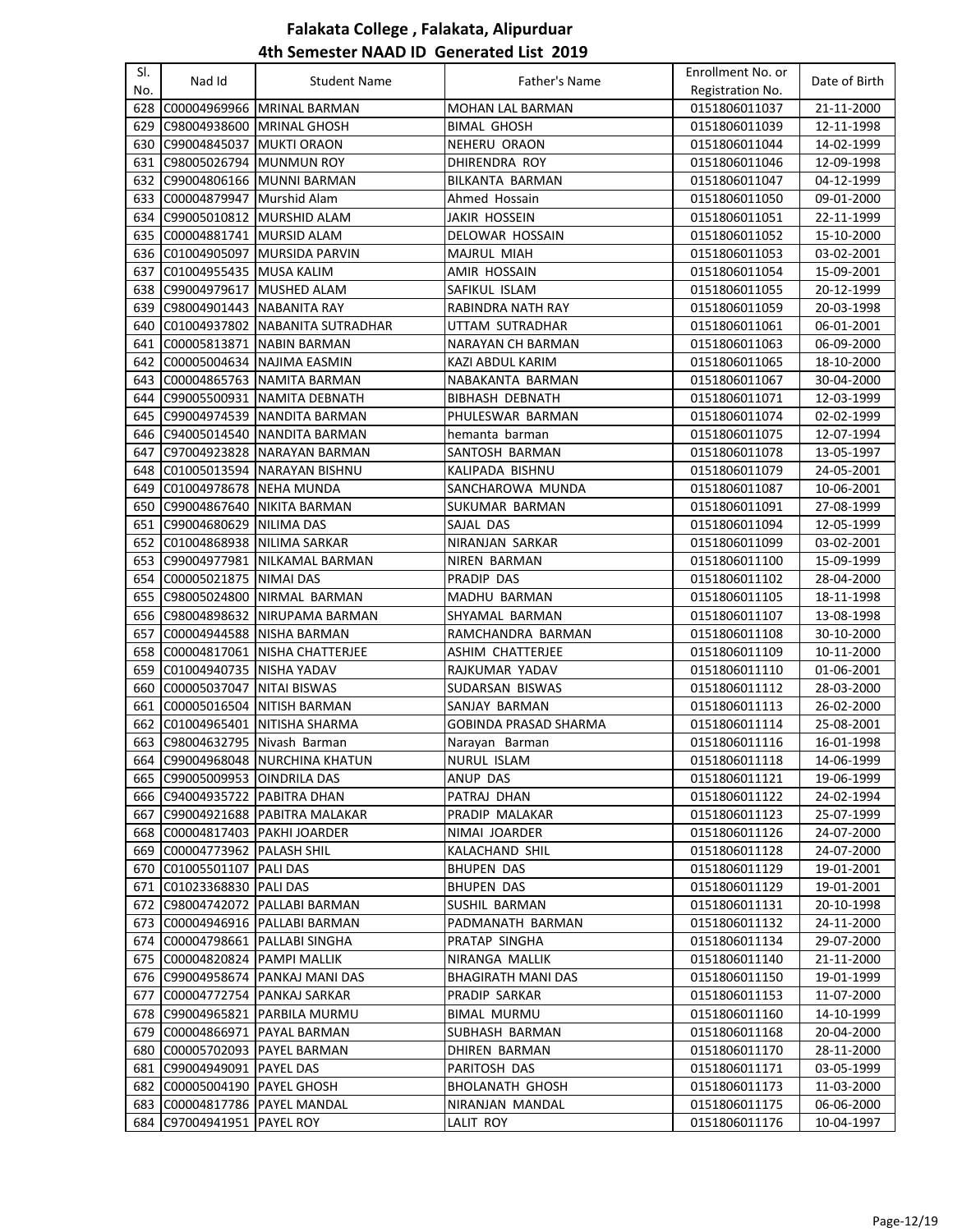| SI.<br>No. | Nad Id                            | <b>Student Name</b>                   | Father's Name         | Enrollment No. or<br>Registration No. | Date of Birth |
|------------|-----------------------------------|---------------------------------------|-----------------------|---------------------------------------|---------------|
| 685        | C00004948276 PAYEL SARKAR         |                                       | <b>DILIP SARKAR</b>   | 0151806011178                         | 18-07-2000    |
| 686        |                                   | C99005015333  PAYEL SUTRADHAR         | ADHIR SUTRADHAR       | 0151806011180                         | 21-12-1999    |
| 687        | C00004924029 Pintu Barman         |                                       | Bablu Barman          | 0151806011192                         | 31-08-2000    |
|            | 688 C00004899681 POLY BARMAN      |                                       | PARAMESWAR BARMAN     | 0151806011196                         | 22-11-2000    |
| 689        | C01004984626 POPY BARMAN          |                                       | ANIL BARMAN           | 0151806011199                         | 12-02-2001    |
|            |                                   | 690 C99004991601 PRABIR PODDAR        | RAMPUKAR PODDAR       | 0151806011201                         | 04-05-1999    |
|            | 691 C97004710434 PRAMIT SAHA      |                                       | KHOKAN SAHA           | 0151806011212                         | 26-06-1997    |
|            |                                   | 692 C98004967471 PRANAB BARMAN        | <b>HIRALAL BARMAN</b> | 0151806011213                         | 04-09-1998    |
|            | 693 C97004969614 PRASENJIT DAS    |                                       | MANINDRA DAS          | 0151806011219                         | 05-09-1997    |
| 694        |                                   | C99004990470   PRASENJIR SARKAR       | MANTU SARKAR          | 0151806011224                         | 19-05-1999    |
|            | 695 C01004642965 Prasenjit Sarkar |                                       | Parshuram Sarkar      | 0151806011225                         | 07-07-2001    |
|            |                                   | 696 C95004986361 PRASHANTA SARKAR     | <b>GANESH SARKAR</b>  | 0151806011226                         | 04-12-1995    |
| 697        |                                   | C99004797637 PRATIM PRADHAN           | TILAK PRADHAN         | 0151806011227                         | 05-10-1999    |
|            |                                   | 698 C99004849601 PRATIMA BARMAN       | BIRAJ BARMAN          | 0151806011229                         | 27-12-1999    |
| 699        |                                   | C98004955739 PRATIMA BARMAN           | PRAFULLA BARMAN       | 0151806011230                         | 15-04-1998    |
|            | 700 C00004935857 PRAVAKAR ROY     |                                       | DIPAK ROY             | 0151806011236                         | 06-09-2000    |
|            | 701 C98004938112                  | <b>PREETI BARMAN</b>                  | MONTU BARMAN          | 0151806011237                         | 10-10-1998    |
| 702        | C00004688839   PRERANA DAS        |                                       | PIJUSH KANTI DAS      | 0151806011239                         | 20-10-2000    |
| 703        |                                   | C99004987388 PRITIKA BARMAN           | KSHIROD BARMAN        | 0151806011249                         | 12-09-1999    |
|            |                                   | 704 C99004861208 PRITIKA ORAON        | SAHARAI ORAON         | 0151806011250                         | 21-04-1999    |
|            |                                   | 705 C00004975925 PRITILATA BARMAN     | PRAFULLA BARMAN       | 0151806011251                         | 23-05-2000    |
|            |                                   | 706 C00004905516 PRITILATA SARKAR     | <b>GAGAN SARKAR</b>   | 0151806011252                         | 27-03-2000    |
| 707        | C00004772947   PRIYA NAG          |                                       | GOPAL NAG             | 0151806011254                         | 31-08-2000    |
| 708        | C00023405771  PRIYA SARKAR        |                                       | RANJAN SARKAR         | 0151806011257                         | 05-08-2000    |
|            | 709   C00006033890   PRIYA SHARMA |                                       | UTTAM SHARMA          | 0151806011259                         | 10-12-2000    |
| 710        |                                   | C01004855394 PRIYANKA BARMAN          | MALIN BARMAN          | 0151806011266                         | 30-07-2001    |
| 711        |                                   | C99004938669 PRIYANKA BARMAN          | NIREN BARMAN          | 0151806011268                         | 10-10-1999    |
| 712        | C00004941521 PRIYANKA DAS         |                                       | ANIL DAS              | 0151806011271                         | 12-07-2000    |
|            |                                   | 713   C01004991236   PRIYANKA GHOSH   | LATE SUNIL GHOSH      | 0151806011273                         | 04-08-2001    |
|            |                                   | 714   C97004989621   PRIYANKA GHOSH   | SWAPAN GHOSH          | 0151806011275                         | 24-11-1997    |
|            |                                   | 715   C99005466477   PRIYANKA SARKAR  | DIPAK SARKAR          | 0151806011283                         | 01-07-1999    |
|            |                                   | 716 C00005813691 PRIYANKA SARKAR      | NITAI SARKAR          | 0151806011284                         | 25-01-2000    |
|            |                                   | 717   C99005021961   PRIYATOSH MANDAL | SWAPAN MANDAL         | 0151806011287                         | 02-11-1999    |
|            |                                   | 718 C99005005143 PROTIMA BARMAN       | LAKSHMIKANTO BARMAN   | 0151806011296                         | 17-12-1999    |
|            | 719 C01004812645 PUJA BARMAN      |                                       | PANKAJ BARMAN         | 0151806011298                         | 06-03-2001    |
|            | 720 C00004851626 PUJA BARMAN      |                                       | PUSHPEN BARMAN        | 0151806011299                         | 08-07-2000    |
|            | 721 C99004992241 PUJA BARMAN      |                                       | AJODHYA BARMAN        | 0151806011300                         | 18-07-1999    |
|            | 722 C99005024982 PUJA BISWAS      |                                       | NAREN BISWAS          | 0151806011303                         | 23-02-1999    |
|            | 723   C00004999201   PUJA DUTTA   |                                       | MANU DUTTA            | 0151806011305                         | 23-01-2000    |
|            | 724   C98023453736   PUJA SARKAR  |                                       | BABAN SARKAR          | 0151806011310                         | 10-07-1998    |
|            | 725 C01004998887 PUJA SARKAR      |                                       | <b>CHANDAN SARKAR</b> | 0151806011311                         | 18-10-2001    |
|            | 726 C98004698291 PULAKA DAS       |                                       | ASIT DAS              | 0151806011315                         | 23-01-1998    |
| 727        |                                   | C98005032469 PUNAM SARKAR             | RAMPRASAD SARKAR      | 0151806011318                         | 25-10-1998    |
|            |                                   | 728 C00005557521 PURNIMA BISWAS       | KALIPADA BISWAS       | 0151806011325                         | 01-12-2000    |
|            |                                   | 729 C98005896838 PURNIMA SHIL SHARMA  | SUJAN SHIL SHARMA     | 0151806011330                         | 02-12-1998    |
|            |                                   | 730 C00004962960 PUSMITA BARMAN       | PURNA BARMAN          | 0151806011331                         | 30-08-2000    |
|            |                                   | 731 C97004998623 PUSPITA SARKAR       | HARINARAYAN SARKAR    | 0151806011338                         | 22-04-1997    |
|            |                                   | 732 C98004971080 RABBU HOSSEN         | NAZRUL ISLAM          | 0151806011339                         | 31-07-1998    |
|            | 733 C00004868185 RAFIKUL ALAM     |                                       | KALIMUDIN MIA         | 0151806011349                         | 24-07-2000    |
|            | 734 C00005009905 RAHUL BISWAS     |                                       | MADAN BISWAS          | 0151806011358                         | 20-05-2000    |
|            | 735 C00004894998 Rahul ghosh      |                                       | Radhya shyam ghosh    | 0151806011360                         | 29-07-2000    |
|            | 736 C99004964349 RAHUL KARJEE     |                                       | SURENDRA KARJEE       | 0151806011363                         | 28-06-1999    |
|            | 737 C00023546325 RAHUL ROY        |                                       | <b>GOUR CH ROY</b>    | 0151806011366                         | 09-01-2000    |
|            | 738 C01004986372 RAHUL ROY        |                                       | HIREN ROY             | 0151806011367                         | 02-04-2001    |
|            | 739 C93005672949 RAJ BHAGAT       |                                       | SOMRA BHAGAT          | 0151806011369                         | 21-11-1993    |
|            | 740 C01004932001 RAJA BISWAS      |                                       | AKHIL BISWAS          | 0151806011370                         | 14-04-2001    |
| 741        | C00004822173 RAJAT BHAGAT         |                                       | HIRALAL BHAGAT        | 0151806011373                         | 06-07-2000    |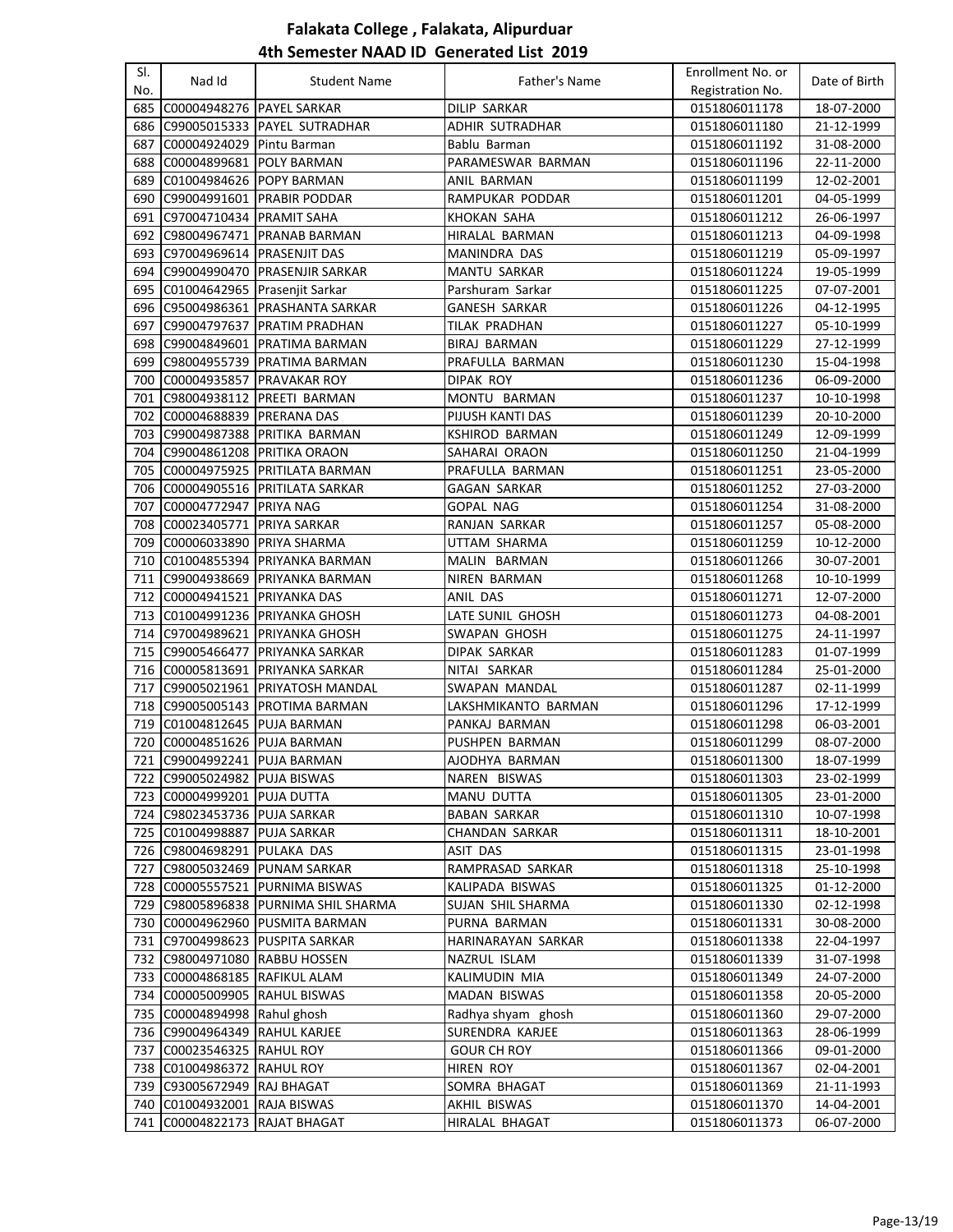| SI. | Nad Id                        | <b>Student Name</b>                | Father's Name            | Enrollment No. or | Date of Birth               |
|-----|-------------------------------|------------------------------------|--------------------------|-------------------|-----------------------------|
| No. |                               |                                    |                          | Registration No.  |                             |
| 742 | C99004970330                  | <b>RAJAT SAHA</b>                  | RAMESH SAHA              | 0151806011377     | 27-08-1999                  |
| 743 | C01004926095 RAJESH ROY       |                                    | RANJIT ROY               | 0151806011382     | 06-01-2001                  |
| 744 | C00005008195 RAJIB BARMAN     |                                    | JATAN BARMAN             | 0151806011384     | 23-04-2000                  |
| 745 |                               | C98005028463 RAJKUMAR DAS          | NARAYAN DAS              | 0151806011389     | 27-04-1998                  |
| 746 | C00004704863 RAJU BARMAN      |                                    | <b>GANESH BARMAN</b>     | 0151806011392     | 25-10-2000                  |
| 747 | C99004862879 RAJU BHADRA      |                                    | <b>SUJIT BHADRA</b>      | 0151806011393     | 24-09-1999                  |
| 748 | C97005797732                  | <b>RAJU BISWAS</b>                 | PURNA BISWAS             | 0151806011394     | 29-11-1997                  |
| 749 | C00004902264 RAJU KARJEE      |                                    | KHITISH KARJEE           | 0151806011396     | 05-05-2000                  |
| 750 |                               | C99004860510 RAKESH BARMAN         | SATISH BARMAN            | 0151806011403     | 08-12-1999                  |
| 751 |                               | C99004744822 RAKESH BISWAS         | GOSAI BISWAS             | 0151806011404     | 10-01-1999                  |
| 752 | C01005040562 RAKESH DAS       |                                    | SHAMBHU DAS              | 0151806011405     | 24-03-2001                  |
| 753 | C99004971607                  | <b>RAKESH RANJAN DAS</b>           | RAJKUMAR DAS             | 0151806011407     | 29-08-1999                  |
| 754 | C00004851273 RAKHI DAS        |                                    | HARANATH DAS             | 0151806011415     | 07-07-2000                  |
| 755 | C99005976910 RAKHI DAS        |                                    | DULAL DAS                | 0151806011416     | 11-03-1999                  |
| 756 | C99005010889                  | Rakhi Gope                         | Parimal Gope             | 0151806011417     | 26-05-1999                  |
| 757 | C01005586089                  | Ram Saha                           | Harekrishna Saha         | 0151806011422     | 02-02-2001                  |
| 758 |                               | C00004869156 RAMA BARMAN           | RAJANI BARMAN            | 0151806011423     | 07-05-2000                  |
| 759 | C01004991112 RAMA DAS         |                                    | DULAL DAS                | 0151806011424     | 17-04-2001                  |
| 760 | C00004971002 Ramen Saha       |                                    | Ramprosad Saha           | 0151806011426     | 20-10-2000                  |
| 761 | C01004947934 RAMITA ROY       |                                    | RAMPADA ROY              | 0151806011427     | 24-02-2001                  |
|     | 762 C01004959462 RANA BANIK   |                                    | RAGHUNATH BANIK          | 0151806011429     | 18-01-2001                  |
| 763 | C00005011470 RANA DAS         |                                    | <b>GOUTAM DAS</b>        | 0151806011431     | 05-07-2000                  |
| 764 | C99005671453 RANA MALI        |                                    | PRODIP MALI              | 0151806011432     | 28-06-1999                  |
| 765 | C99004864876 RANI DAS         |                                    | MANOJIT DAS              | 0151806011433     | 24-11-1999                  |
| 766 | C00004972039 Rani Foujdar     |                                    | Late Rabindra Foujdar    | 0151806011434     | 02-09-2000                  |
| 767 |                               | C95004974039 RANITA BHAGAT         | <b>BUDURAM BHAGAT</b>    | 0151806011435     | 25-06-1995                  |
| 768 |                               | C99004983634 RANJAN BARMAN         | SUKUMAR BARMAN           | 0151806011436     | 13-09-1999                  |
| 769 |                               | C00004912829 RANJANA BARMAN        | MANORANJAN BARMAN        | 0151806011439     | 24-10-2000                  |
| 770 |                               | C00004871981 RANJANA BARMAN        | NANU BARMAN              | 0151806011440     | 02-09-2000                  |
| 771 |                               | C00004884844 RANJIT BARMAN         | KUNJA BARMAN             | 0151806011442     | 06-02-2000                  |
| 772 | C01004882841 RANJITA SAHA     |                                    | RAM SAHA                 | 0151806011445     | 08-04-2001                  |
| 773 |                               | C01005034683 RASHAB BHOWMIK        | <b>GOBINDA BHOWMIK</b>   | 0151806011445     | 25-05-2001                  |
| 774 |                               | C99004949003 RANUJA PARVIN         | AJEY ALI                 | 0151806011446     | 04-09-1999                  |
| 775 | C01005011429 RASSEL ALAM      |                                    | FARIDUL HOSSAIN          | 0151806011449     | 20-02-2001                  |
| 776 | C99004788065 Ratan Basu       |                                    | Tarapada Basu            | 0151806011451     | 28-10-1999                  |
| 777 | C97004996987                  | <b>RATNA BARMAN</b>                | REBATI BARMAN            | 0151806011458     | 06-07-1997                  |
|     |                               | 778 C00004937923 RATNA CHAKRABORTY | BHAJAN CHAKRABORTY       | 0151806011459     | $\overline{23} - 08 - 2000$ |
|     | 779 C00004946687 RATNA DUTTA  |                                    | GANESH DUTTA             | 0151806011460     | 05-08-2000                  |
| 780 |                               | C96005688618 RATNA MUNDA           | GARDI MUNDA              | 0151806011461     | 23-10-1996                  |
|     |                               | 781 C01004598619 RAZINA SARKAR     | AZIZ SARKAR              | 0151806011463     | 21-05-2001                  |
|     |                               | 782 C01004940597 REJIYA SULTANA    | ALTAP HOSSAIN            | 0151806011468     | 03-07-2001                  |
| 783 | C98005044827                  | <b>RENJINA PARVIN</b>              | HASEN AKTAR              | 0151806011471     | 17-10-1998                  |
| 784 |                               | C00004999527 RESHMA MUNDA          | <b>BIRSHA MUNDA</b>      | 0151806011474     | 05-02-2000                  |
|     |                               | 785 C01004922749 RESHMA PARVIN     | EKRAMUL HOQUE            | 0151806011475     | 12-08-2001                  |
|     |                               | 786 C97004941326 RESHMI PARVIN     | <b>GULAM MUSTAFA</b>     | 0151806011477     | 03-11-1997                  |
| 787 | C00005702344 RIKE SAHA        |                                    | NILKAMAL SAHA            | 0151806011480     | 19-05-2000                  |
|     | 788 C01005007343 RIKH BISWAS  |                                    | NIRMAL BISWAS            | 0151806011481     | 03-04-2001                  |
|     | 789 C01004910493 RIMI GOPE    |                                    | <b>BISHNU GOPE</b>       | 0151806011489     | 05-03-2001                  |
|     | 790 C01004862652 Rimi Ray     |                                    | Dhruba Ray               | 0151806011490     | 14-03-2001                  |
|     |                               | 791 C00005002794 RIMPA BAISHYA     | BIMAL BAISHYA            | 0151806011492     | 06-02-2000                  |
|     |                               | 792 C99004809790 RIMPA BARMAN      | KIREN BARMAN             | 0151806011493     | 22-05-1999                  |
|     |                               | 793 C99004973320 RIMPA BARMAN      | <b>BISHU BARMAN</b>      | 0151806011494     | 16-12-1999                  |
|     | 794 C00004900460 RIMPA DAS    |                                    | <b>BABUL CHANDRA DAS</b> | 0151806011497     | 29-10-2000                  |
|     | 795 C00004994391 RIMPA GOPE   |                                    | NRIPEN GOPE              | 0151806011499     | 29-07-2000                  |
|     | 796 C01005646031 RIMPA SARKAR |                                    | PRIYARANJAN SARKAR       | 0151806011501     | 17-06-2001                  |
| 797 | C00004975812 RINA MUNDA       |                                    | LATE GARDI MUNDA         | 0151806011504     | 08-03-2000                  |
| 798 |                               | C00004953865 RINA SUTRADHAR        | RANJIT SUTRADHAR         | 0151806011505     | 20-10-2000                  |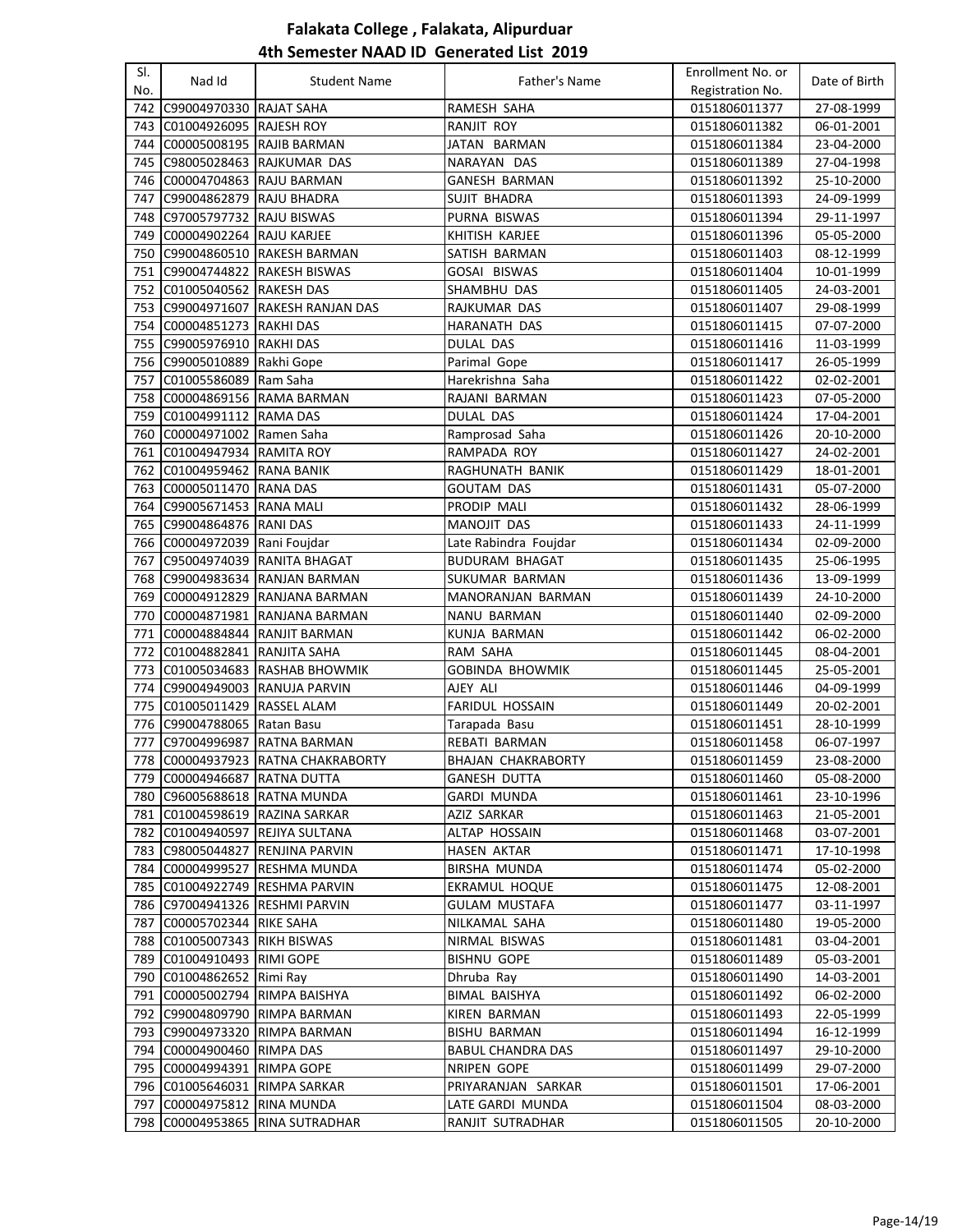| SI.   |                                |                                   |                           | Enrollment No. or |               |
|-------|--------------------------------|-----------------------------------|---------------------------|-------------------|---------------|
| No.   | Nad Id                         | <b>Student Name</b>               | Father's Name             | Registration No.  | Date of Birth |
| 799   | C97004989812                   | RINIKA SAHA                       | SURANJAN SAHA             | 0151806011506     | 28-08-1997    |
| 800   | C01004971131 RINKI BARMAN      |                                   | RAMESH BARMAN             | 0151806011507     | 06-06-2001    |
| 801   | C99004910281                   | RINKI SARKAR                      | NARESH SARKAR             | 0151806011509     | 19-11-1999    |
| 802   | C00005413170                   | <b>RINKU BARMAN</b>               | KAMALA BARMAN             | 0151806011511     | 30-11-2000    |
| 803   | C98004978020                   | <b>RINKU MANDAL</b>               | <b>JIBAN MANDAL</b>       | 0151806011513     | 04-11-1998    |
| 804 l | C01004985641                   | <b>RIPAN CHAKRABORTY</b>          | LATE HARIPADA CHAKRABORTY | 0151806011516     | 23-04-2001    |
| 805   | C00005001941                   | <b>RIPAN DAS</b>                  | RABI DAS                  | 0151806011517     | 11-03-2000    |
| 806   | C00004945561                   | <b>RITTIK BARMAN</b>              | <b>GANESH BARMAN</b>      | 0151806011520     | 07-06-2000    |
| 807   | C00004873311                   | <b>RITUPARNA BARMAN</b>           | PULIN BARMAN              | 0151806011524     | 08-10-2000    |
| 808   | C99004731562                   | <b>RITWIK PAUL</b>                | sanjoy paul               | 0151806011527     | 15-10-1999    |
| 809   | C99005679995 RIYA BAIDYA       |                                   | RAJU BAIDYA               | 0151806011528     | 20-11-1999    |
|       | C00004702571                   | <b>RIYA DUTTA</b>                 | RIPAN DUTTA               | 0151806011531     | 05-10-2000    |
| 810   |                                |                                   |                           |                   |               |
| 811   | C00005549237                   | <b>RIYA SHIL</b>                  | KAMAL SHIL                | 0151806011537     | 18-03-2000    |
| 812   | C01004943838                   | <b>ROJI AKHTAR</b>                | RAFIKUL ISLAM             | 0151806011544     | 26-09-2001    |
| 813   | C00004986347  ROSALI ORAON     |                                   | RAJU ORAON                | 0151806011545     | 16-10-2000    |
| 814   | C00005701067                   | <b>ROSNA PARVIN</b>               | <b>HANIF MIA</b>          | 0151806011548     | 14-12-2000    |
|       | 815 C00004950343 RUKKI ROY     |                                   | SUKUMAR ROY               | 0151806011554     | 12-02-2000    |
|       |                                | 816 C01005701503 RUMA BARMAN      | <b>GOUTAM BARMAN</b>      | 0151806011557     | 22-01-2001    |
| 817   | C99004949311 RUMA BISWAS       |                                   | PABITRA BISWAS            | 0151806011559     | 26-03-1999    |
|       | 818 C00005788559 RUMA MODAK    |                                   | <b>BISWANATH MODAK</b>    | 0151806011562     | 02-02-2000    |
|       | 819 C01004941251 RUMA PARVIN   |                                   | RANJAN ALI                | 0151806011563     | 22-01-2001    |
|       | 820 C98004768250 RUMKI DAS     |                                   | SUKUMAR DAS               | 0151806011572     | 27-11-1998    |
| 821   | C00004935611 Rumpa Das         |                                   | Sujit Das                 | 0151806011575     | 01-11-2000    |
| 822   | C00004800397 RUMPA ROY         |                                   | UTTAM ROY                 | 0151806011577     | 02-06-2000    |
| 823   | C00005679765 RUMPA SAHA        |                                   | MONOTOSH SAHA             | 0151806011578     | 18-02-2000    |
|       |                                | 824 C01004921441 RUMPI BARMAN     | RANJIT BARMAN             | 0151806011579     | 25-01-2001    |
|       | 825 C01004909058 RUNA LAILA    |                                   | AMIRUL HAQUE              | 0151806011580     | 17-01-2001    |
|       | 826 C01004967972 RUPA BEGAM    |                                   | ABEDALI MIYA              | 0151806011581     | 19-03-2001    |
| 827   | C98004963455 RUPA GOPE         |                                   | KAMAL GOPE                | 0151806011582     | 20-04-1998    |
| 828   | C01004992295 RUPA SHIL         |                                   | SANTOSH SHIL              | 0151806011583     | 26-02-2001    |
| 829   |                                | C99004996643 RUPALI BARMAN        | NARESH BARMAN             | 0151806011585     | 26-02-1999    |
| 830   |                                | C98004803548 RUPALI BARMAN        | SUBHASH BARMAN            | 0151806011586     | 26-10-1998    |
|       |                                | 831 C99004865676 RUPALI BARMAN    | DHANAPATI BARMAN          | 0151806011587     | 12-03-1999    |
|       |                                | 832 C00004937457 RUPALI MANDAL    | DULAL MANDAL              | 0151806011590     | 05-01-2000    |
|       | 833 C01004907571 RUPALI SARKAR |                                   | JIBAN SARKAR              | 0151806011592     | 25-03-2001    |
| 834   | C97004994924 RUPALI SARKAR     |                                   | SATYEN SARKAR             | 0151806011593     | 01-04-1997    |
|       | 835 C00004983288 RUPAN DAS     |                                   | <b>NIKHIL DAS</b>         | 0151806011595     | 02-01-2000    |
|       |                                | 836 C01004949512 RUPSANA PARVIN   | ABUL KALAM AZAD           | 0151806011600     | 05-09-2001    |
|       |                                | 837  C01004957352  SABANA PARVEEN | MAHABUB ALAM              | 0151806011602     | 29-08-2001    |
| 838   |                                | C00005022915 SABANA YASMIN        | SAFIUL HAQUE              | 0151806011603     | 19-10-2000    |
| 839   | C00005028531 SABITA MALLIK     |                                   | MATILAL MALLIK            | 0151806011605     | 14-11-2000    |
| 840   |                                | C00004791165 SABITRI BARMAN       | JAGABANDHU BARMAN         | 0151806011606     | 25-02-2000    |
| 841   |                                | C98004855281 SABITRI BARMAN       | DINESH BARMAN             | 0151806011607     | 30-11-1998    |
| 842   | C00004962521 SABITRI RAY       |                                   | LT SAMIR RAY              | 0151806011608     | 07-02-2000    |
|       |                                | 843 C99004993019 SABNAM PARVIN    | MAHABUB ALAM              | 0151806011610     | 22-10-1999    |
|       | 844 C98004949871               | <b>SADHANA BYAPARI</b>            | TAPAS BYAPARI             | 0151806011612     | 10-08-1998    |
|       | 845 C00004808911               | SADHANA MAJUMDAR                  | UTPAL MAJUMDAR            | 0151806011613     | 25-05-2000    |
| 846   | C98005622458                   | <b>SAHIDA KHATUN</b>              | SABAS KHAN                | 0151806011624     | 17-07-1998    |
| 847   | C99004954873                   | SAHINA YASMIN                     | ABDUL AZIZ                | 0151806011627     | 12-04-1999    |
| 848   | C99004861445 Samir Barman      |                                   | Jageswar Barman           | 0151806011644     | 02-09-1999    |
| 849   | C99004581129 SAMIR DAS         |                                   | AKHIL DAS                 | 0151806011645     | 26-02-1999    |
|       | 850 C00004989596 SAMIR GOPE    |                                   | <b>KARTIK GOPE</b>        | 0151806011646     | 01-12-2000    |
| 851   |                                | C98005022279 SAMPA BARMAN         | SANTOSH BARMAN            | 0151806011653     | 13-01-1998    |
| 852   | C98004993763                   | <b>SAMPA BARMAN</b>               | JUGAL BARMAN              | 0151806011654     | 19-11-1998    |
| 853   | C00004989745                   | <b>SAMPA BARMAN</b>               | PARIMAL BARMAN            | 0151806011655     | 15-08-2000    |
| 854   | C98004907139                   | SAMPA BARMAN                      | SUSHIL BARMAN             | 0151806011660     | 04-05-1998    |
| 855   | C00004903326                   | <b>SAMPA BARMAN</b>               | SUMAN BARMAN              | 0151806011661     | 30-10-2000    |
|       |                                |                                   |                           |                   |               |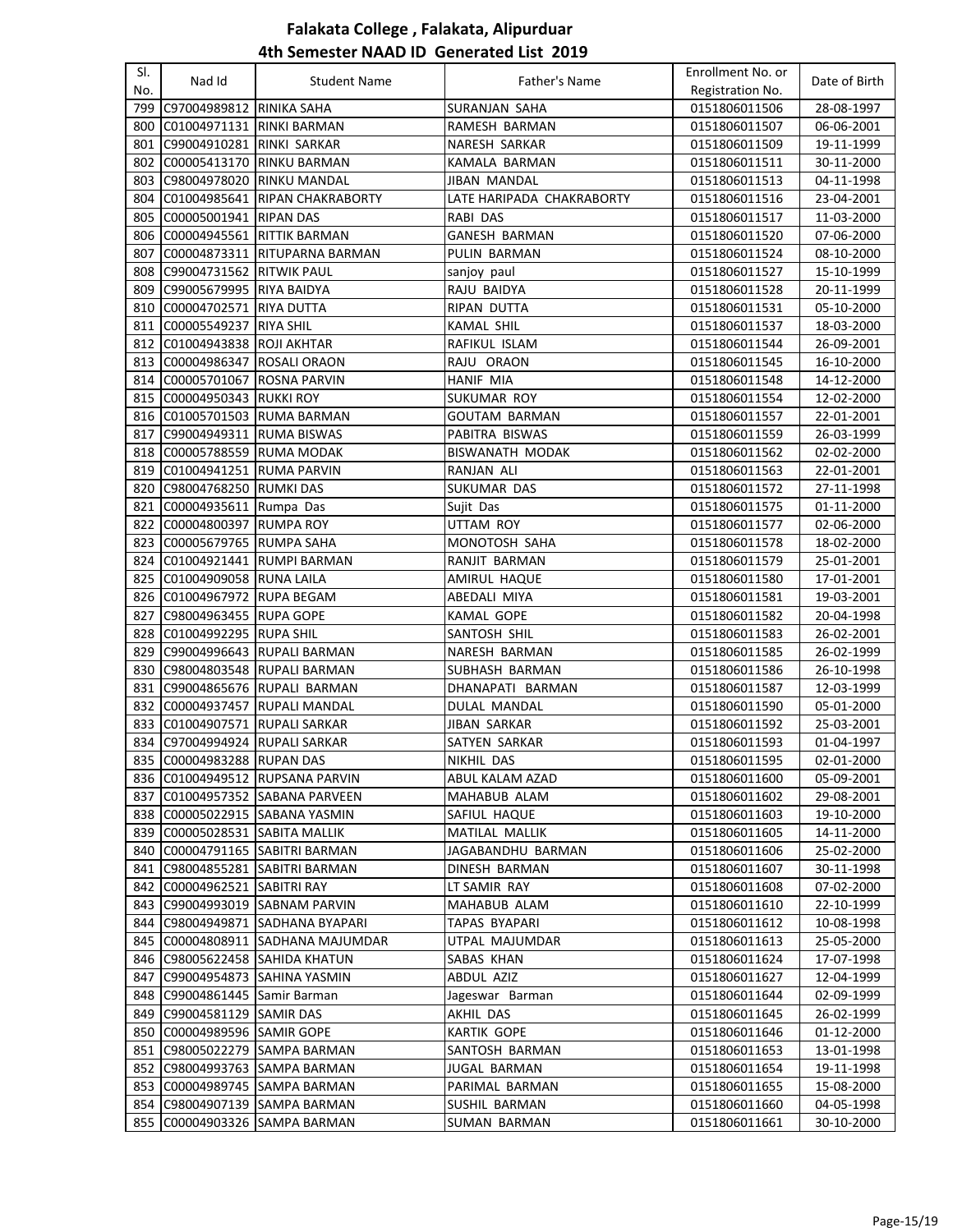| SI.        | Nad Id                           | <b>Student Name</b>                  | Father's Name             | Enrollment No. or | Date of Birth |
|------------|----------------------------------|--------------------------------------|---------------------------|-------------------|---------------|
| No.        |                                  |                                      |                           | Registration No.  |               |
| 856        |                                  | C99004284013 Sampa Barman            | Pradip Kumar Barman       | 0151806011662     | 24-10-1999    |
| 857        | C01004740000 SAMPA DAS           |                                      | KAMAL DAS                 | 0151806011668     | 02-02-2001    |
|            | 858 C99004982754 SAMPA SAIBYA    |                                      | SUBIL SAIBYA              | 0151806011670     | 25-07-1999    |
| 859        |                                  | C01005647805 SAMPA SARKAR            | <b>GOPAL SARKAR</b>       | 0151806011671     | 07-03-2001    |
|            |                                  | 860 C01005790298 SAMSUNNEHAR BEGAM   | SAMSER ALI                | 0151806011672     | 28-10-2001    |
| 861        | C00004943788 SANCHITA DAS        |                                      | TULSI KUMER DAS           | 0151806011675     | 29-04-2000    |
| 862        |                                  | C99004922353 SANCHITA SARKAR         | SHANKAR SARKAR            | 0151806011677     | 10-04-1999    |
| 863        |                                  | C96004907982 SANDHYA BARMAN          | CHILA BARMAN              | 0151806011678     | 26-09-1996    |
| 864        |                                  | C99004921768 SANDHYA BARMAN          | <b>BABULAL BARMAN</b>     | 0151806011679     | 28-08-1999    |
| 865        |                                  | C00004810077 SANDIP BISWAS           | SWADESH BISWAS            | 0151806011682     | 04-05-2000    |
| 866        | C01004641407 SANDIP DAS          |                                      | KAMAL DAS                 | 0151806011684     | 28-06-2001    |
| 867        | C99004843018 SANDIP SAIBA        |                                      | PANDIT SAIBA              | 0151806011686     | 18-08-1999    |
| 868        |                                  | C01005030135 SANDIP SARKAR           | SANTOSH SARKAR            | 0151806011687     | 15-05-2001    |
| 869        | C00004911042 SANGEETA RAY        |                                      | ADHIR RAY                 | 0151806011690     | 25-12-2000    |
| 870        |                                  | C98004976996 SANGITA BHAGAT          | SANIA BHAGAT              | 0151806011693     | 03-04-1998    |
| 871        |                                  | C00004943096 SANGITA CHOWDHURY       | PRATAP CHOWDHURY          | 0151806011695     | 13-11-2000    |
| 872        |                                  | C99004948351 SANGITA MANDAL          | RUHIDAS MANDAL            | 0151806011696     | 06-03-1999    |
| 873        |                                  | C98004989098 SANGITA XALXO           | ANTONI XALXO              | 0151806011697     | 30-08-1998    |
|            |                                  | 874 C00005006686 SANJANA DEY SARKAR  | <b>SUBHASH DEY SARKAR</b> | 0151806011698     | 13-04-2000    |
|            |                                  | 875 C98023368613 SANJANA ORAON       | RATIA ORAON               | 0151806011699     | 22-10-1998    |
|            |                                  | 876 C01004907094 SANJAY BARMAN       | <b>HARIPROSAD BARMAN</b>  | 0151806011700     | 16-06-2001    |
| 877        | C01004927226 SANJAY GHOSH        |                                      | SUBRATA GHOSH             | 0151806011703     | 13-07-2001    |
| 878        | C00004492371 SANJAY GOPE         |                                      | SWAPAN GOPE               | 0151806011704     | 18-03-2000    |
| 879        |                                  | C99004685875  SANJIB BHOWMIK         | <b>SUJIT BHOWMIK</b>      | 0151806011711     | 20-09-1999    |
| 880        |                                  | C00004900212 SANJIT CHAKRABORTY      | NIRANJAN CHAKRABORTY      | 0151806011717     | 15-01-2000    |
| 881        |                                  | C99004975474 SANJITA BARMAN          | HARISHANKAR BARMAN        | 0151806011719     | 07-12-1999    |
| 882        |                                  | C99004910756 SANJITA BARMAN          | KAMSUNDAR BARMAN          | 0151806011720     | 09-10-1999    |
| 883        |                                  | C99004864606 SANJOY BARMAN           | SUBHASH BARMAN            | 0151806011723     | 19-12-1999    |
|            | 884 C99005025330 SANJOY DAS      |                                      | TULTULI DAS               | 0151806011725     | 14-05-1999    |
| 885        |                                  | C00004961435 SANTANA BARMAN          | SHYAMAL BARMAN            | 0151806011729     | 02-09-2000    |
| 886        |                                  | C00004987828 SANTANA BARMAN          | SATISH BARMAN             | 0151806011731     | 25-07-2000    |
| 887        |                                  | C99004743487  SANTANA BARMAN         | KAMAL BARMAN              | 0151806011732     | 31-08-1999    |
| 888        | C99004990492   SANTANA RAY       |                                      | SUBHASH RAY               | 0151806011734     | 02-11-1999    |
| 889        |                                  | C99005025487 SANTANA SARKAR          | RANJIT SARKAR             | 0151806011735     | 23-06-1999    |
| 890        |                                  | C00005689241 SANTANU BARMAN          | TARESH BARMAN             | 0151806011736     | 08-10-2000    |
|            | 891 C00005045455 SANTOSH DAS     |                                      | <b>KUMUD DAS</b>          | 0151806011737     | 25-04-2000    |
|            |                                  | 892 C98004995556 SANTOSH SARKAR      | KHUSHI SARKAR             | 0151806011738     | 06-01-1998    |
|            |                                  | 893 C00004988424 SATABDI BARMAN      | SHIBU BARMAN              | 0151806011754     | 12-02-2000    |
|            |                                  | 894   C99004970206   SAYAN SUTRADHAR | NEPAL SUTRADHAR           | 0151806011762     | 27-07-1999    |
|            | 895 C01004961788 SAYEEN ALAM     |                                      | <b>TOFAJJUL HOQUE</b>     | 0151806011768     | 27-04-2001    |
|            |                                  | 896 C99004947196 SEEMA BARMAN        | JAGABANDHU BARMAN         | 0151806011770     | 25-12-1999    |
| 897        |                                  | C00004947385  SELIMA BEGUM           | SAFIKUL ISLAM             | 0151806011773     | 05-01-2000    |
| 898        | C97004725269 Shankar Sarkar      |                                      | Sanatan Sarkar            | 0151806011780     | 18-11-1997    |
|            |                                  | 899 C01004942891 SHANKARI BISWAS     | LATE PALAN BISWAS         | 0151806011781     | 06-01-2001    |
|            |                                  | 900 C98004948459 SHARMISTHA GHOSH    | HIMANGSHU GHOSH           | 0151806011783     | 18-11-1998    |
|            |                                  | 901 C99004858727 SHEFALI MALLIK      | DILU MALLIK               | 0151806011784     | 07-10-1999    |
|            | 902 C97004945036 SHIBA PAUL      |                                      | TULSHI PAUL               | 0151806011788     | 12-06-1997    |
|            |                                  | 903 C94004987921 SHIBANI BISWAS      | SUBAL BISWAS              | 0151806011789     | 15-01-1994    |
|            | 904   C99005582256   SHIBANI DAS |                                      | BIMAL DAS                 | 0151806011791     | 02-11-1999    |
|            |                                  | 905   C99004978001   SHIBANTI MUNDA  | JAHINDAR MUNDA            | 0151806011792     | 01-05-1999    |
|            |                                  | 906 C98004969490 SHIBRATAN DAS       | PARITOSH DAS              | 0151806011793     | 25-02-1998    |
| 907        | C98004813669 SHILA SARKAR        |                                      | MADHAB SARKAR             | 0151806011798     | 22-12-1998    |
|            |                                  | 908 C00005005988 SHILPA BISWAS       | SHAILEN BISWAS            | 0151806011799     | 12-12-2000    |
|            | 909 C98004976974 SHILPA ORAON    |                                      | <b>DIPAK</b>              | 0151806011801     | 25-11-1998    |
|            | 910 C00004983142 SHIVA KARJEE    |                                      | HAREN KARJEE              | 0151806011805     | 23-07-2000    |
| 911<br>912 |                                  | C98004895700 SHOUVIK BARMAN          | SHACHIN BARMAN            | 0151806011807     | 21-04-1998    |
|            |                                  | C99004935486 SHUBHAMAY SARKAR        | SUNIL SARKAR              | 0151806011810     | 30-08-1999    |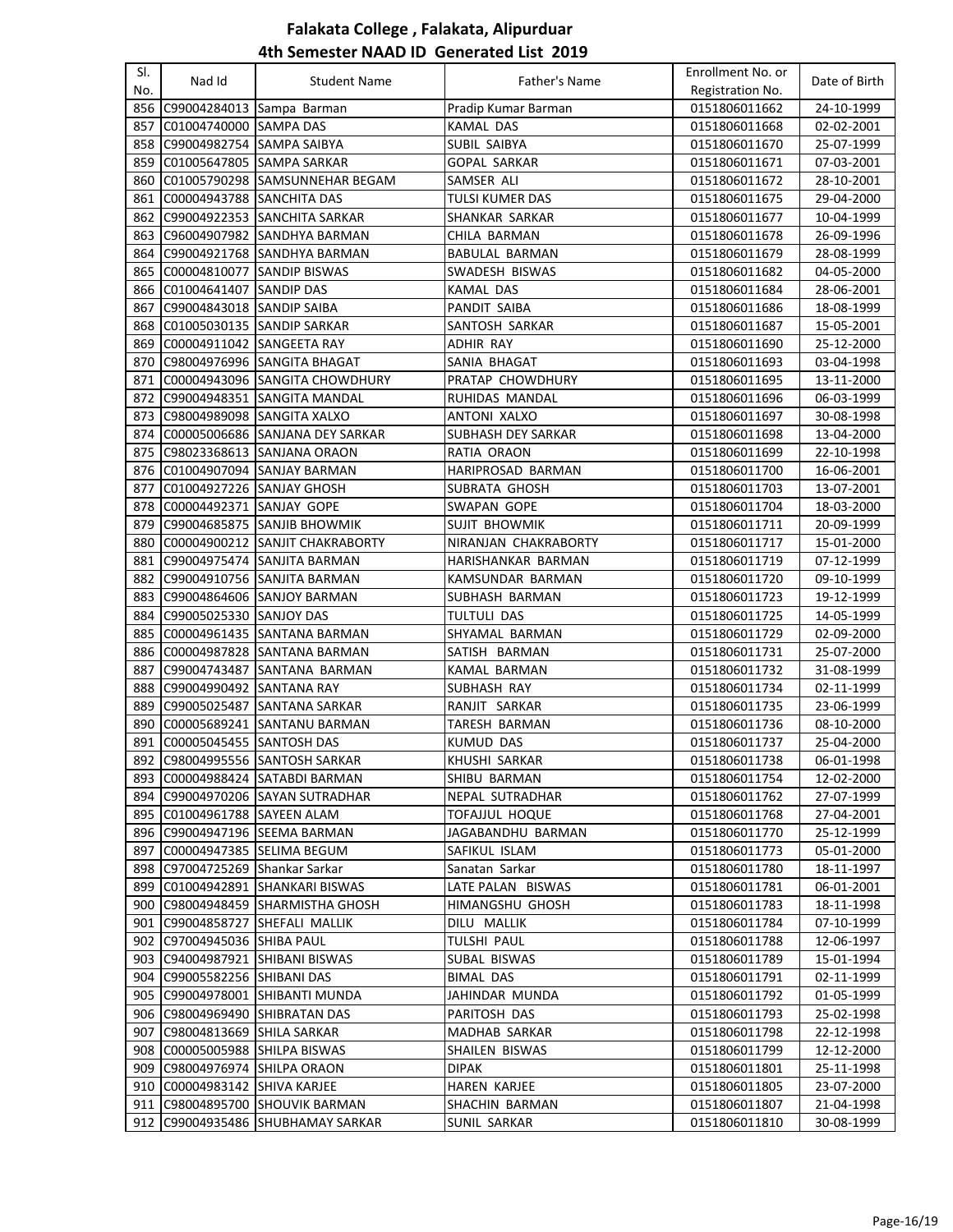| SI.        |                                                    |                                       |                           | Enrollment No. or              |                          |
|------------|----------------------------------------------------|---------------------------------------|---------------------------|--------------------------------|--------------------------|
| No.        | Nad Id                                             | <b>Student Name</b>                   | Father's Name             | Registration No.               | Date of Birth            |
| 913        |                                                    | IC99004868994 ISHUVANKAR ROY          | ASHOK KUMAR ROY           | 0151806011812                  | 13-09-1999               |
| 914        |                                                    | C96004992946  SHYAMAL BISWAS          | SWAPAN KUMAR BISWAS       | 0151806011815                  | 26-05-1996               |
| 915        |                                                    | C00004853714 SHYAMALI BARMAN          | KARNESWAR BARMAN          | 0151806011818                  | 31-12-2000               |
| 916        |                                                    | C00004687846 SHYAMALY SUTRADHAR       | <b>HARU SUTRADHAR</b>     | 0151806011819                  | 23-05-2000               |
| 917        |                                                    | C00005585151 SIBANI BARMAN            | LATE SUDHAN BARMAN        | 0151806011823                  | 04-03-2000               |
| 918        |                                                    | C00004861532 SICHMA BARMAN            | RATNESWAR BARMAN          | 0151806011825                  | 06-12-2000               |
| 919        |                                                    | C01004793187  SIDHARTHA CHAKRABORTY   | NARAYAN CHAKRABORTY       | 0151806011826                  | 13-08-2001               |
| 920        | C98004814981                                       | <b>SIKHA BARMAN</b>                   | SUBHASH BARMAN            | 0151806011827                  | 07-01-1998               |
| 921        | C00004908903 SILPI BAISNAB                         |                                       | NILCHAN BAISNAB           | 0151806011828                  | 27-10-2000               |
| 922        | C98004855871 SIMA BARMAN                           |                                       | HITENDRANATH BARMAN       | 0151806011830                  | 16-08-1998               |
| 923        | C99004993788 SIMA DAS                              |                                       | <b>SUDHIR DAS</b>         | 0151806011835                  | 17-01-1999               |
| 924        |                                                    | C00005007613 SNEHASISH DAS            | <b>HARISH CHANDRA DAS</b> | 0151806011843                  | 03-11-2000               |
| 925        |                                                    | C99004607896 SOFIYA KHATUN            | mamtaj mia                | 0151806011845                  | 11-01-1999               |
| 926        | C97004701317                                       | <b>SOMA BARMAN</b>                    | PARESH BARMAN             | 0151806011848                  | 16-04-1997               |
| 927        |                                                    | C99004869014 SOMA BARMAN              | HARIMOHAN BARMAN          | 0151806011849                  |                          |
|            |                                                    |                                       |                           | 0151806011854                  | 18-01-1999               |
| 928        | C01005830368 SOMA MODAK                            |                                       | NIREN MODAK               |                                | 02-01-2001               |
| 929        | C99005019280 SOMA SHIL                             |                                       | SWAPAN SHIL               | 0151806011856                  | 04-10-1999               |
| 930        |                                                    | C99005590881 SOMARI MUNDA             | SHYAM MUNDA               | 0151806011857                  | 21-09-1999               |
|            | 931 C97004959027                                   | <b>SOMASREE BARMAN</b>                | NARESH CHANDRA BARMAN     | 0151806011858                  | 16-02-1997               |
|            |                                                    | 932 C00004944340 SONALI BARMAN        | <b>SUNIL BARMAN</b>       | 0151806011859                  | 21-11-2000               |
| 933        |                                                    | C99004815396 SONALI BARMAN            | SHYAMAL BARMAN            | 0151806011860                  | 12-10-1999               |
| 934        | C00004909543 Sonali Das                            |                                       | Lt sushil Das             | 0151806011861                  | 01-10-2000               |
| 935        | C01004921011 SONALI PAUL                           |                                       | DILIP PAUL                | 0151806011864                  | 15-01-2001               |
|            |                                                    | 936 C00004701625 SONALI SARKAR        | NIRMAL SARKAR             | 0151806011865                  | 14-10-2000               |
| 937        |                                                    | C01004818603 SONASREE SAHA            | sujit saha                | 0151806011867                  | 12-07-2001               |
| 938        |                                                    | C00004860550 Sourab Sutradhar         | Madhab Sutradhar          | 0151806011870                  | 01-07-2000               |
| 939<br>940 | C01005040234 SOURAV DAS                            |                                       | UJJAL DAS<br>SANKAR DAS   | 0151806011875                  | 26-03-2001               |
| 941        | C00005744158 SOURAV DAS<br>C00004709136 SOURAV DAS |                                       | <b>GOURANGA DAS</b>       | 0151806011877<br>0151806011879 | 16-02-2000<br>31-10-2000 |
| 942        |                                                    | C00005009290 SOURAV GHOSH             | SHIBU GHOSH               | 0151806011880                  | 02-04-2000               |
| 943        | C99004989283 SOURAV GOPE                           |                                       | <b>BHAKTADAS GOPE</b>     | 0151806011881                  | 04-06-1999               |
| 944        |                                                    | C00004970450 SOURAV SARKAR            | SANJAY SARKAR             | 0151806011889                  | 09-06-2000               |
| 945        |                                                    | C00004834961 Souvik Sutradhar         | Shyamal Sutradhar         | 0151806011894                  | 09-10-2000               |
| 946        |                                                    | C98004878241 SUBHADIP SARKAR          | SUDHIR SARKAR             | 0151806011906                  | 17-05-1998               |
| 947        |                                                    | C99004937712 SUBHAJIT SAHA            | <b>BAPI SAHA</b>          | 0151806011912                  | 06-12-1999               |
|            |                                                    | 948 C99004907823 SUBHAJIT SAHA        | SRIKRISHNA SAHA           | 0151806011913                  | 01-11-1999               |
|            |                                                    | 949 C99005640549 SUBHAM BARMAN        | JAGABANDHU BARMAN         | 0151806011914                  | 30-11-1999               |
|            |                                                    | 950 C98004927348 SUBHANKAR ROY        | RABIKANTA ROY             | 0151806011920                  | 02-03-1998               |
|            |                                                    | 951 C97004941133 SUBILASH BARMAN      | SUBHASH BARMAN            | 0151806011925                  | 14-09-1997               |
|            |                                                    | 952  C00004822810  SUBRATA BARMAN     | RAMANATH BARMAN           | 0151806011926                  | 08-01-2000               |
|            | 953 C01004771775 SUBRATA DAS                       |                                       | SUBHASH DAS               | 0151806011930                  | 05-06-2001               |
|            |                                                    | 954 C97005698913 SUCHITRA MANDAL      | SARAT MANDAL              | 0151806011937                  | 07-05-1997               |
|            |                                                    | 955 C98004951596 SUCHITRA ORAON       | <b>SUKRA ORAON</b>        | 0151806011938                  | 25-11-1998               |
|            |                                                    | 956 C00004942376 SUCHITRA SARKAR      | NITAI SARKAR              | 0151806011940                  | 10-07-2000               |
|            |                                                    | 957 C99005034083 SUJAN BARMAN         | RUHINATH BARMAN           | 0151806011949                  | 14-06-1999               |
|            |                                                    | 958 C99004985449 SUJAN MANDAL         | MONORANJAN MANDAL         | 0151806011952                  | 11-09-1999               |
|            | 959 C00004854376 SUJATA ROY                        |                                       | SUPRAVAT ROY              | 0151806011959                  | 18-05-2000               |
|            |                                                    | 960 C00004978278 SUJAY MANDAL         | KRISHNA GOPAL MANDAL      | 0151806011961                  | 15-02-2000               |
|            |                                                    | 961   C98005013377   SUJIT CH MONIDAS | CHANCHAL MONIDAS          | 0151806011966                  | 04-04-1998               |
|            | 962 C01004882613 SUJIT DAS                         |                                       | SUKUMAR DAS               | 0151806011967                  | 11-03-2001               |
|            |                                                    | 963 C01004590915 SUMAN BAIDYA         | SUKHARANJAN BAIDYA        | 0151806011983                  | 15-02-2001               |
|            | 964 C01004772214 SUMAN DAS                         |                                       | MANORANJAN DAS            | 0151806011987                  | 09-08-2001               |
|            | 965 C99004997884 SUMAN DAS                         |                                       | SHYAMAKANTA DAS           | 0151806011988                  | 17-09-1999               |
|            | 966 C00004908608 SUMANA DAS                        |                                       | RANJIT DAS                | 0151806011997                  | 10-11-2000               |
| 967        |                                                    | C00004918241 SUMANA SARKAR            | SURESH SARKAR             | 0151806011998                  | 10-01-2000               |
| 968        | C01004988799                                       | <b>SUMIT HALDAR</b>                   | SUBHASH HALDAR            | 0151806012002                  | 28-01-2001               |
| 969        |                                                    | C01004853069 SUMITA BARMAN            | BHAGIRATH BARMAN          | 0151806012005                  | 07-06-2001               |
|            |                                                    |                                       |                           |                                |                          |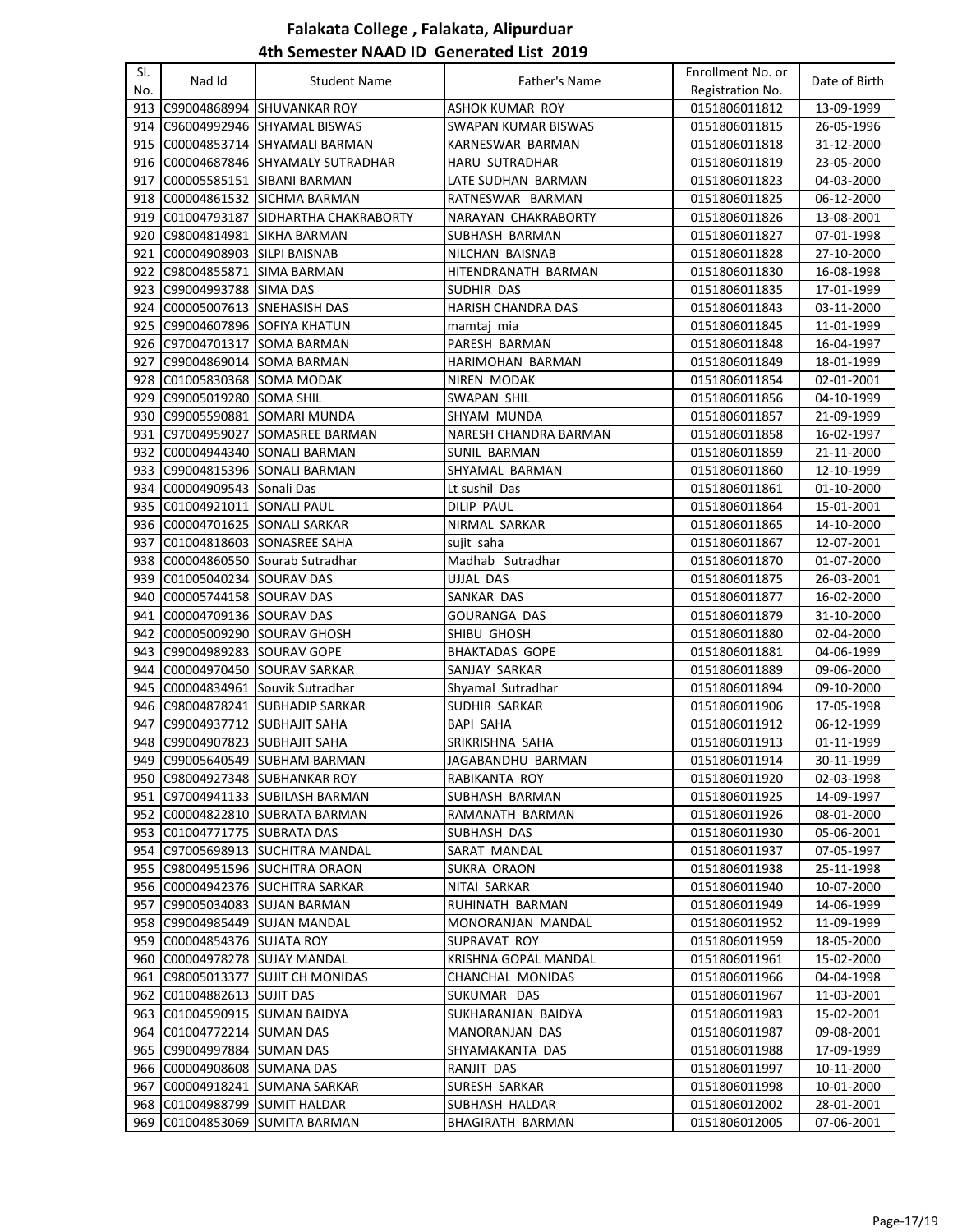| SI. |                               |                                      |                          | Enrollment No. or |               |
|-----|-------------------------------|--------------------------------------|--------------------------|-------------------|---------------|
| No. | Nad Id                        | <b>Student Name</b>                  | Father's Name            | Registration No.  | Date of Birth |
| 970 | C00004873774 SUMITA KARJEE    |                                      | AMAL KARJEE              | 0151806012009     | 22-07-2000    |
| 971 |                               | C99004925784  SUMITA SARKAR          | NITAI SARKAR             | 0151806012010     | 22-11-1999    |
| 972 | C01004962681 SUMITRA BALA     |                                      | NIRANJAN BALA            | 0151806012012     | 06-07-2001    |
| 973 |                               | C00004744545 SUPARNA BARMAN          | <b>ANIL BARMAN</b>       | 0151806012024     | 26-05-2000    |
| 974 |                               | C00004940958  SUPRIYA BARMAN         | KANISH BARMAN            | 0151806012030     | 17-11-2000    |
| 975 |                               | C99004944504 SURAJIT BARMAN          | KAMALESH BARMAN          | 0151806012040     | 16-03-1999    |
| 976 |                               | C00004862671 SURAJIT BARMAN          | <b>BINOY BARMAN</b>      | 0151806012041     | 24-01-2000    |
| 977 |                               | C00004937901 SURANJIT DEBNATH        | SARAL DEBNATH            | 0151806012044     | 30-12-2000    |
| 978 |                               | C98004894809 SUROJIT BARMAN          | SUBHASH BARMAN           | 0151806012049     | 25-07-1998    |
| 979 |                               | C97004802406 SUSAMA BARMAN           | SUSHIL BARMAN            | 0151806012050     | 05-10-1997    |
| 980 |                               | C99004989035 SUSHAMA MUNDA           | RAMNATH MUNDA            | 0151806012053     | 01-09-1999    |
| 981 |                               | C00004867691 SUSHANTA BARMAN         | SUSHIL BARMAN            | 0151806012054     | 19-01-2000    |
| 982 |                               | C99004923969  SUSHANTA BARMAN        | PRADIP BARMAN            | 0151806012057     | 05-01-1999    |
| 983 |                               | C99004987898  SUSHMA ORAON           | DASHRATH ORAON           | 0151806012060     | 07-09-1999    |
| 984 |                               | C01004811721 SUSHMITA BARMAN         | BHOLANATH BARMAN         | 0151806012061     | 29-07-2001    |
| 985 | C01004977381                  | <b>SUSHMITA DAS</b>                  | DIPAK DAS                | 0151806012062     | 15-06-2001    |
| 986 |                               | C96005761066 SUSHMITA KHARIA         | DULAL KHARIA             | 0151806012063     | 12-10-1996    |
| 987 |                               | C96004797561 SUSMITA BARMAN          | AMAL BARMAN              | 0151806012069     | 15-10-1996    |
| 988 |                               | C99004867753  SUSMITA BARMAN         | HARISH CHANDRA BARMAN    | 0151806012070     | 23-12-1999    |
| 989 |                               | C99005788370  SUSMITA MODAK          | KHAGEN MODAK             | 0151806012078     | 05-05-1999    |
| 990 | C00004570510 SUSMITA SAHA     |                                      | KALACHAND SAHA           | 0151806012080     | 27-01-2000    |
| 991 |                               | C99004846030 SUSMITA SUTRADHAR       | ATUL PRASAD SUTRADHAR    | 0151806012083     | 15-09-1999    |
| 992 |                               | C01004813651 SUVANKAR SIKDAR         | SANKAR SIKDAR            | 0151806012085     | 03-05-2001    |
| 993 |                               | C98004876608 SWAPAN BARMAN           | NAGEN BARMAN             | 0151806012088     | 14-07-1998    |
| 994 | C99004818661 SWAPAN RAY       |                                      | <b>BANSHINATH RAY</b>    | 0151806012091     | 07-01-1999    |
| 995 |                               | C00005039543 SWAPNA BARMAN           | PARESH BARMAN            | 0151806012093     | 25-08-2000    |
|     |                               | 996  C95004864547  SWAPNA BISWAS     | <b>SUNIL BISWAS</b>      | 0151806012094     | 19-07-1995    |
| 997 | C01004915631  SWAPNA SAHA     |                                      | SWAPAN SAHA              | 0151806012097     | 01-01-2001    |
| 998 | C97004910637                  | <b>SWAPNA SARKAR</b>                 | ANIL SARKAR              | 0151806012100     | 02-07-1997    |
| 999 |                               | C00004852663  TABASUM PRADHAN        | ABUTAHER PRADHAN         | 0151806012105     | 31-10-2000    |
|     |                               | 1000 C96004977191 TABINA PARVEEN     | HACHEN ALI               | 0151806012106     | 24-09-1996    |
|     |                               | 1001 C98004946134 TAJMIRA BEGAM      | IJUL RAHAMAN             | 0151806012108     | 15-11-1998    |
|     |                               | 1002 C99004874578 TAJMIRA KHATUN     | ATIULLA MIYA             | 0151806012109     | 23-12-1999    |
|     | 1003 C00004942638 TANIYA SAHA |                                      | SUKHENDU SAHA            | 0151806012114     | 03-05-2000    |
|     |                               | 1004 C00004876469 TANMAY BARMAN      | <b>BHABEN BARMAN</b>     | 0151806012116     | 30-09-2000    |
|     |                               | 1005 C00004814399 TANUSHREE BARMAN   | DHANESH CHANDRA BARMAN   | 0151806012120     | 23-12-2000    |
|     |                               | 1006 C01004973691 TANUSHREE DAS      | SUBHASH CHANDRA DAS      | 0151806012121     | 16-05-2001    |
|     |                               | 1007 C00004939862 TANUSHREE PRAMANIK | RUHINI PRAMANIK          | 0151806012122     | 20-03-2000    |
|     |                               | 1008 C99004961086 TANUSHREE SARKAR   | SAILIEN SARKAR           | 0151806012123     | 15-10-1999    |
|     |                               | 1009 C99005685535 TANUSHREE BARMAN   | RATAN BARMAN             | 0151806012125     | 07-11-1999    |
|     | 1010 C99004942686 TAPAS DAS   |                                      | KAMANA DAS               | 0151806012130     | 10-12-1999    |
|     | 1011 C98005010106 TAPAS SAHA  |                                      | BAIDYA NATH SAHA         | 0151806012132     | 16-09-1998    |
|     |                               | 1012 C99005017068 TAPAS SUTRADHAR    | RANJIT SUTRADHAR         | 0151806012133     | 15-01-1999    |
|     |                               | 1013 C99004913622 TAPASI BARMAN      | BABURAM BARMAN           | 0151806012138     | 06-07-1999    |
|     |                               | 1014 C98004872024 TAPATI BARMAN      | TARINI BARMAN            | 0151806012141     | 12-10-1998    |
|     |                               | 1015 C97005423052 TATAI BARMAN       | DINESH CHANDRA BARMAN    | 0151806012144     | 24-04-1997    |
|     |                               | 1016 C98004998025 TULTULI BARMAN     | UKIL BARMAN              | 0151806012154     | 14-04-1998    |
|     |                               | 1017 C89005029216 TUMPA BARMAN       | SUSHIL BARMAN            | 0151806012155     | 11-04-1989    |
|     |                               | 1018 C00004843116 TUMPA BARMAN       | SATISH BARMAN            | 0151806012156     | 15-11-2000    |
|     |                               | 1019 C99005771629 TUMPA SARKAR       | DHIRENDRA CHANDRA SARKAR | 0151806012160     | 20-01-1999    |
|     |                               | 1020 C99005640618 TWINKLE KHATUN     | MAJIT MIAH               | 0151806012162     | 19-01-1999    |
|     | 1021 C00004936420 UMA SARKAR  |                                      | UTTAM SARKAR             | 0151806012170     | 11-12-2000    |
|     | 1022 C00004850939 UMME SALMA  |                                      | SIRAJUL HAQUE            | 0151806012171     | 22-10-2000    |
|     |                               | 1023 C00004896328 URMILA BARMAN      | MATILAL BARMAN           | 0151806012173     | 04-07-2000    |
|     |                               | 1024 C99005007661 UTTAM BARMAN       | BROJENDRA BARMAN         | 0151806012179     | 23-11-1999    |
|     | 1025 C00005045229             | UTTARA DEY                           | UTTAM KUMAR DEY          | 0151806012183     | 11-06-2000    |
|     | 1026 C98004992078             | YUBARAJ BISWAS                       | RAIMOHAN BISWAS          | 0151806012184     | 14-10-1998    |